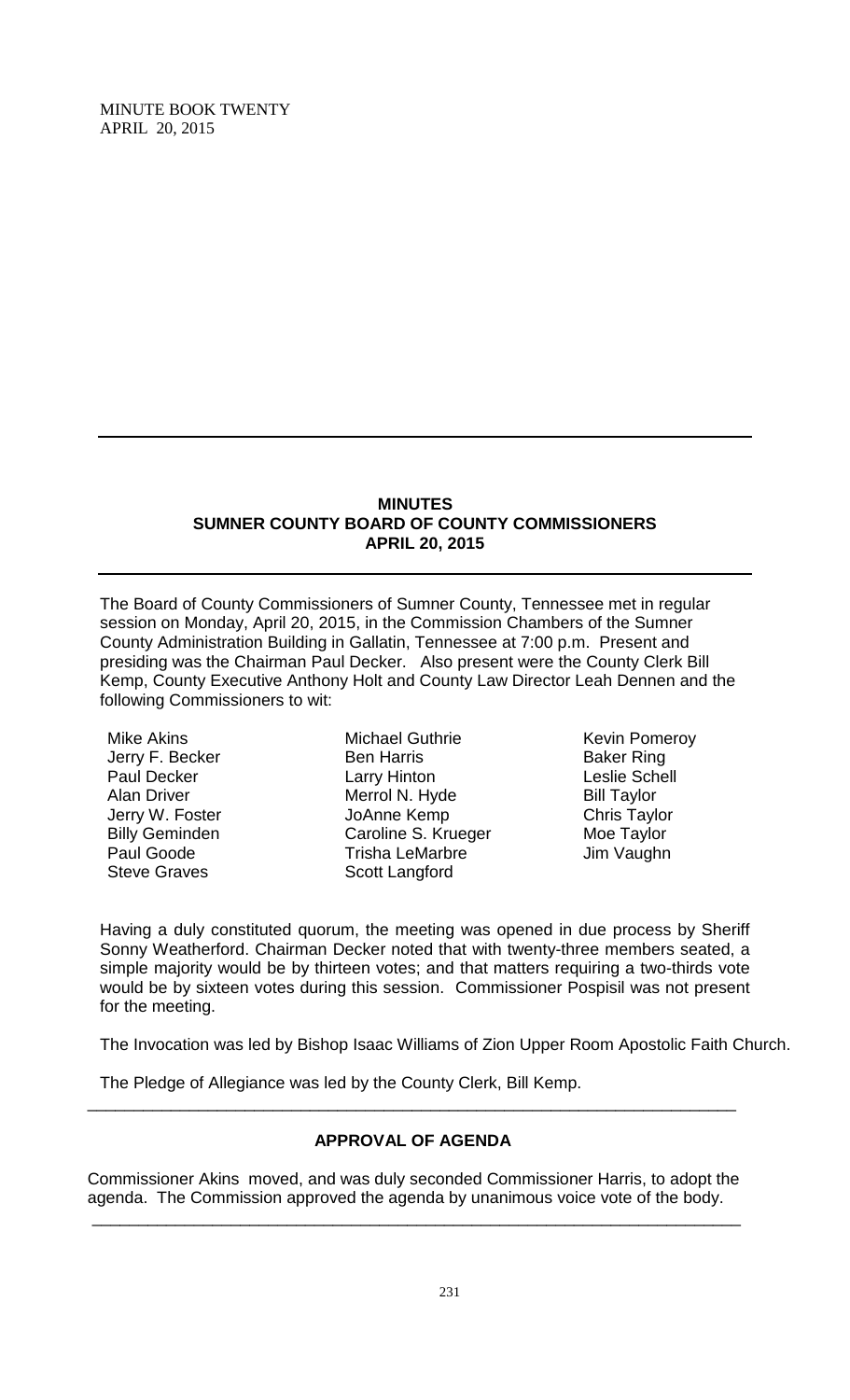### **APPROVAL OF MINUTES**

The minutes for the meeting of this body held on March 16, 2015, and recorded in the office of the Clerk, Bill Kemp, were approved by voice vote after Commissioner Foster made the motion, seconded by Commissioner Akins.

# **RECOGNITION OF THE PUBLIC**

 Chairman Decker opened the floor to allow the public to speak concerning any matter on the agenda.

 Kevin Baigert of 424 A.B. Wade Road in Portland spoke concerning the Westmoreland Expo.

With no one else wishing to speak, recognition of the public was closed.

# **REPORT OF THE CHAIR**

\_\_\_\_\_\_\_\_\_\_\_\_\_\_\_\_\_\_\_\_\_\_\_\_\_\_\_\_\_\_\_\_\_\_\_\_\_\_\_\_\_\_\_\_\_\_\_\_\_\_\_\_\_\_\_\_\_\_\_\_\_\_\_\_\_\_\_\_\_

Chairman Decker noted that the Veterans Service Officer's report was provided for information only.

\_\_\_\_\_\_\_\_\_\_\_\_\_\_\_\_\_\_\_\_\_\_\_\_\_\_\_\_\_\_\_\_\_\_\_\_\_\_\_\_\_\_\_\_\_\_\_\_\_\_\_\_\_\_\_\_\_\_\_\_\_\_\_\_\_\_\_\_\_\_

Commissioner LeMarbre introduced the following resolution:

# **A RESOLUTION PROCLAIMING APRIL AS NATIONAL CHILD ABUSE PREVENTION MONTH AND HONORING ASHLEY'S PLACE AND HENDERSONVILLE EXCHANGE CLUB'S DEDICATION THERETO**

**WHEREAS**, National Child Abuse Prevention Month is a time to acknowledge the importance of families and communities working together to prevent child abuse and neglect, and Ashley's Place and the Hendersonville Exchange Club should be commended for working hard to promote programs and activities that foster the social and emotional well-being of our children; and

**WHEREAS**, our children are our most valuable asset, and for this reason, we must make every effort to prevent and halt child abuse and neglect, as it has the real ability to have lasting affects on these innocent victims; and

**WHEREAS**, our community must commit itself to increasing awareness of this issue, and all citizens must take a stand to ensure that every young person is able to enjoy life, liberty, and the pursuit of happiness in an abuse-free environment with an opportunity for a bright future.

**NOW, THEREFORE, BE IT RESOLVED** by the Sumner County Board of County Commissioners meeting in regular session on this the  $20<sup>th</sup>$  day of April, 2015, that this body does hereby proclaim April as National Child Abuse and Neglect Prevention month and encourages all Sumner County citizens to work together to improve the quality of life for all children; and

**BE IT FURTHER RESOLVED** that this resolution is to be spread on the minutes of this body and the Clerk is to furnish a copy of this resolution to Ashley's Place and the Hendersonville Exchange Club.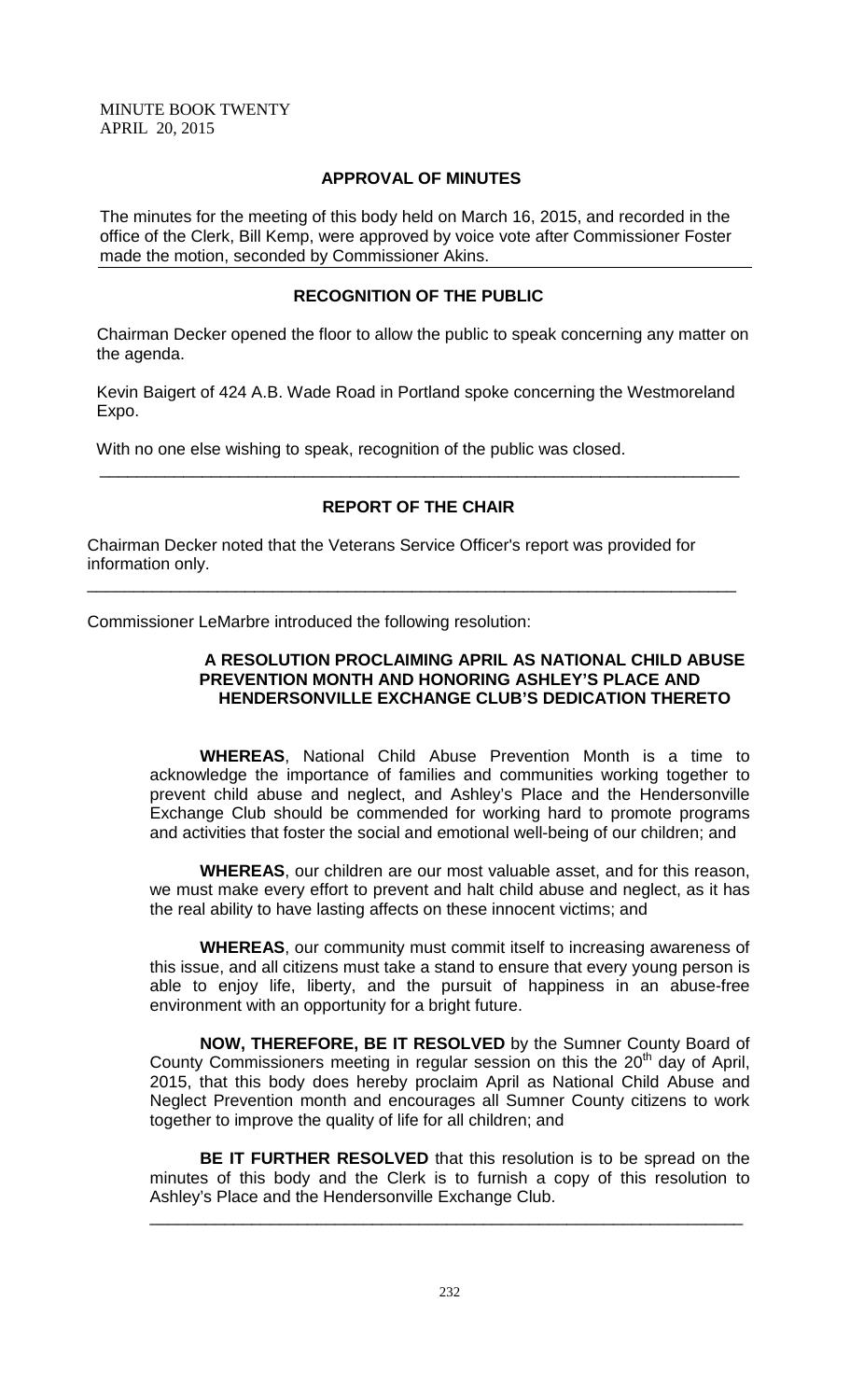Upon motion of Commissioner LeMarbre, seconded by Commissioner Pomeroy, the Commission voted to approve the resolution proclaiming April as National Child Abuse and Neglect Prevention month.

\_\_\_\_\_\_\_\_\_\_\_\_\_\_\_\_\_\_\_\_\_\_\_\_\_\_\_\_\_\_\_\_\_\_\_\_\_\_\_\_\_\_\_\_\_\_\_\_\_\_\_\_\_\_\_\_\_\_\_\_\_\_\_\_

Commissioner Driver introduced the following resolution:

## **A RESOLUTION HONORING THE TENNESSEE ALL-STATE BAND MEMBERS**

**WHEREAS,** in the Fall of 2014, over two thousand students auditioned, and one hundred and one students from Sumner County were selected as members of the All Mid-State Bands; and

**WHEREAS,** in April of this year, the highest scoring students from each of the State's Grand Divisions gathered in Memphis to form the Tennessee All-State Band and perform a concert showcasing the best, young musicians the State has to offer; and

**WHEREAS,** those belonging to that elite group are Natalie Gregg and Jeremy Lanas from Beech High School; Joey Bresson, David Cooper, Matt Mitchell, P. J. Scott, and Taylor Stamper from Hendersonville High School; Ryan Smith and Will Zaradich from Portland High School; and Michael Galea from Station Camp High School; and

**WHEREAS,** they could not have achieved this high honor without the excellent instruction, coaching, and support received from their several music teachers and bandleaders.

**NOW, THEREFORE, BE IT RESOLVED** by the Sumner County Board of County Commissioners meeting in regular session on this the  $20<sup>th</sup>$  day of April, 2015, that this body does hereby congratulate these talented students and their dedicated educators for their outstanding achievements and wishes them much success in the future; and

**BE IT FURTHER RESOLVED** that this resolution shall be spread on the minutes of this body and the Clerk is to furnish a copy of this resolution to the Sumner County members of the Tennessee All-State Band.

\_\_\_\_\_\_\_\_\_\_\_\_\_\_\_\_\_\_\_\_\_\_\_\_\_\_\_\_\_\_\_\_\_\_\_\_\_\_\_\_\_\_\_\_\_\_\_\_\_\_\_\_\_\_\_\_\_\_\_\_\_\_\_\_

 Upon motion of Commissioner Driver, seconded by Commissioner Foster, the Commission voted to approve the resolution honoring the Tennessee All-State Band members.

 Chairman Decker expressed his thanks to the Sumner County Officials Association for the meal prepared and served to commissioners.

\_\_\_\_\_\_\_\_\_\_\_\_\_\_\_\_\_\_\_\_\_\_\_\_\_\_\_\_\_\_\_\_\_\_\_\_\_\_\_\_\_\_\_\_\_\_\_\_\_\_\_\_\_\_\_\_\_\_\_\_\_\_\_\_

\_\_\_\_\_\_\_\_\_\_\_\_\_\_\_\_\_\_\_\_\_\_\_\_\_\_\_\_\_\_\_\_\_\_\_\_\_\_\_\_\_\_\_\_\_\_\_\_\_\_\_\_\_\_\_\_\_\_\_\_\_\_\_\_

\_\_\_\_\_\_\_\_\_\_\_\_\_\_\_\_\_\_\_\_\_\_\_\_\_\_\_\_\_\_\_\_\_\_\_\_\_\_\_\_\_\_\_\_\_\_\_\_\_\_\_\_\_\_\_\_\_\_\_\_\_\_\_\_

 Chairman Decker stated that the convenience voting centers had been pulled for this year by the General Assembly.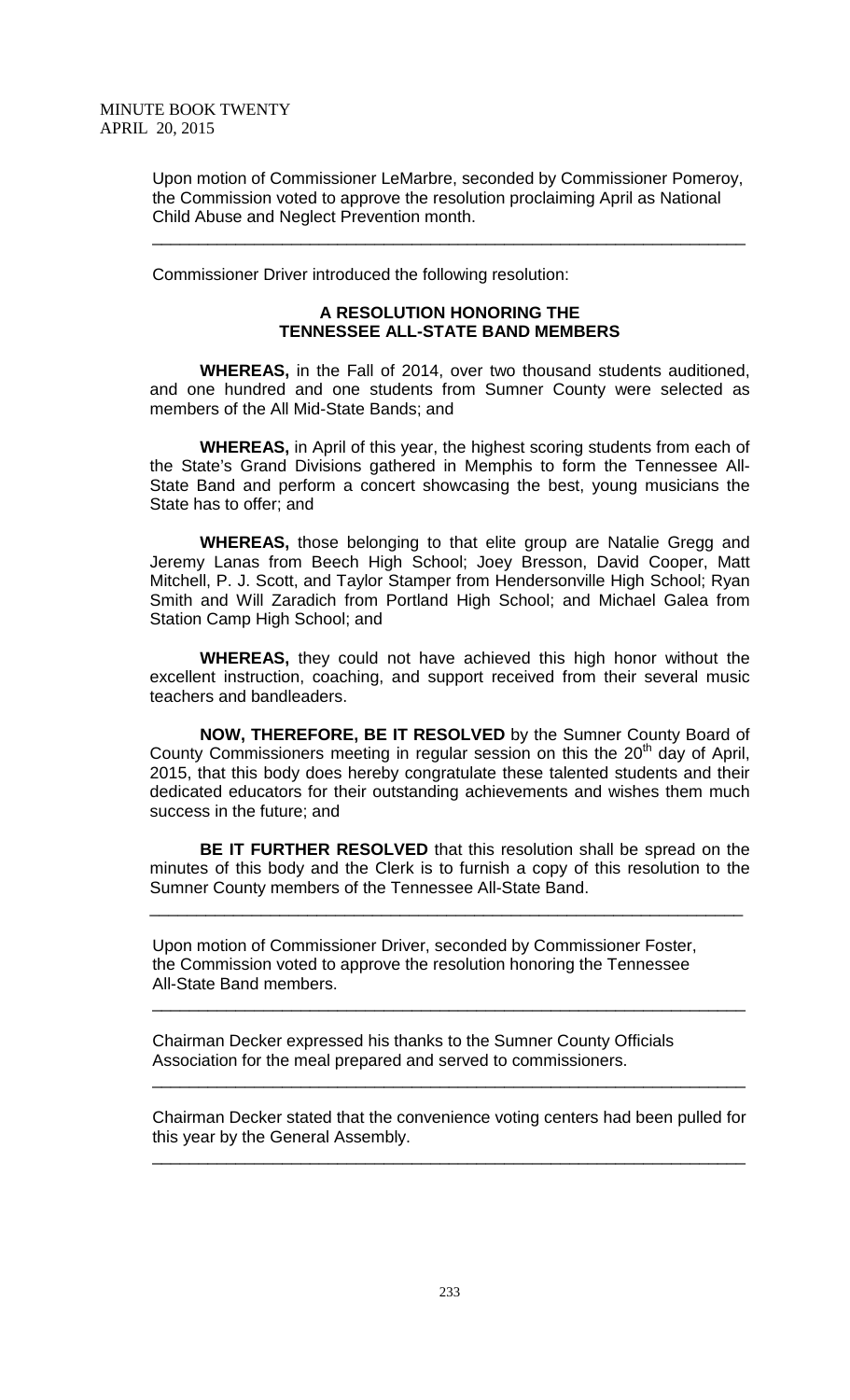Chairman Decker explained that the call for the question will be voted upon electronically after a motion and a second.

 Chairman Decker recognized County Executive Anthony Holt who read correspondence from the family of Frank Freels thanking the Commission for its expression of sympathy during their time of loss.

 $\frac{1}{\sqrt{2}}$  ,  $\frac{1}{\sqrt{2}}$  ,  $\frac{1}{\sqrt{2}}$  ,  $\frac{1}{\sqrt{2}}$  ,  $\frac{1}{\sqrt{2}}$  ,  $\frac{1}{\sqrt{2}}$  ,  $\frac{1}{\sqrt{2}}$  ,  $\frac{1}{\sqrt{2}}$  ,  $\frac{1}{\sqrt{2}}$  ,  $\frac{1}{\sqrt{2}}$  ,  $\frac{1}{\sqrt{2}}$  ,  $\frac{1}{\sqrt{2}}$  ,  $\frac{1}{\sqrt{2}}$  ,  $\frac{1}{\sqrt{2}}$  ,  $\frac{1}{\sqrt{2}}$ 

 Executive Holt reported on the issuance of \$70 million in general obligation bonds. The twenty-year bonds were issued for 2.86 percent and brought a \$3.8 million premium.

Commissioner Goode announced the Compass annual event on June 9.

# **CONSENT AGENDA**

\_\_\_\_\_\_\_\_\_\_\_\_\_\_\_\_\_\_\_\_\_\_\_\_\_\_\_\_\_\_\_\_\_\_\_\_\_\_\_\_\_\_\_\_\_\_\_\_\_\_\_\_\_\_\_\_\_\_\_\_\_\_\_\_\_\_\_\_

Commissioner Ring moved to approve the items on the Consent Agenda; Commissioner Krueger seconded the motion.

# **1504-10 A RESOLUTION APPROVING THE FISCAL YEAR 2014-2015 SUMNER COUNTY BOARD OF EDUCATION GENERAL PURPOSE SCHOOL FUND BUDGET AMENDMENTS**

**BE IT RESOLVED** by the Sumner County Board of County Commissioners meeting in regular session on this the 20<sup>th</sup> day of April, 2015, that this body hereby approves the 2014-2015 Sumner County Board of Education General Purpose School Fund budget amendments, as shown on the attachment herewith; and

# **1504-11 A RESOLUTION APPROPRIATING \$775.10 AS CARRYOVER OF REMAINING BALANCE OF FISCAL YEAR 2014 TDOT GRANT**

\_\_\_\_\_\_\_\_\_\_\_\_\_\_\_\_\_\_\_\_\_\_\_\_\_\_\_\_\_\_\_\_\_\_\_\_\_\_\_\_\_\_\_\_\_\_\_\_\_\_\_\_\_\_\_\_\_\_\_\_\_\_\_\_

**BE IT RESOLVED** by the Sumner County Board of County Commissioners meeting in regular session on this the 20<sup>th</sup> day of April, 2015, that this body hereby appropriates \$775.10 as carryover of remaining balance of fiscal year 2014 Drug Court TDOT Grant, as shown on the attachment herewith.

#### **1504-12 A RESOLUTION APPROPRIATING \$2,572.00 AS PASS-THROUGH FUNDS FOR STATE INMATE MEDICAL BILLS TO THE BUDGET OF THE SHERIFF'S OFFICE**

\_\_\_\_\_\_\_\_\_\_\_\_\_\_\_\_\_\_\_\_\_\_\_\_\_\_\_\_\_\_\_\_\_\_\_\_\_\_\_\_\_\_\_\_\_\_\_\_\_\_\_\_\_\_\_\_\_\_\_\_\_\_\_\_

**BE IT RESOLVED** by the Sumner County Board of County Commissioners meeting in regular session on this the 20<sup>th</sup> day of April, 2015, that this body hereby appropriates \$2,572.00 as pass-through funds for state inmate medical bills to the budget of the Sheriff's Office, as shown on the attachment herewith.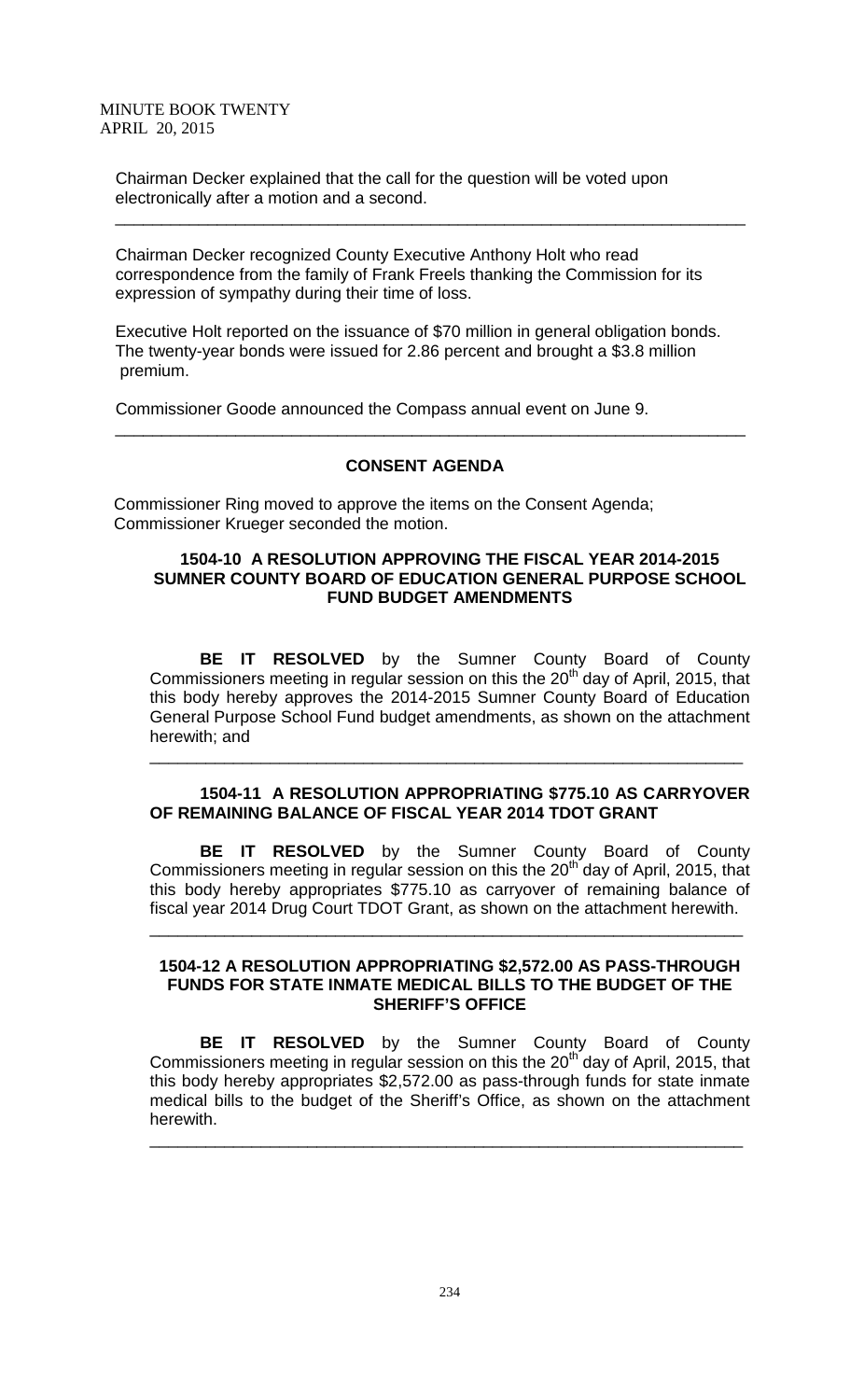# **1504-13 A RESOLUTION DECLARING VARIOUS ITEMS FROM THE SHERIFF'S OFFICE AS SURPLUS AND AUTHORIZING DISPOSAL OR SALE PURSUANT TO EXISTING POLICIES AND PROCEDURES**

**BE IT RESOLVED** by the Sumner County Board of County Commissioners meeting in regular session on this the  $20<sup>th</sup>$  day of April, 2015, that this body hereby declares various items from the Sheriff's Office as surplus, as shown on the attachment; and

**BE IT FURTHER RESOLVED** that the disposal or sale of the same is authorized pursuant to existing policies and procedures.

\_\_\_\_\_\_\_\_\_\_\_\_\_\_\_\_\_\_\_\_\_\_\_\_\_\_\_\_\_\_\_\_\_\_\_\_\_\_\_\_\_\_\_\_\_\_\_\_\_\_\_\_\_\_\_\_\_\_\_\_\_\_\_\_

# **1504-14 A RESOLUTION DECLARING VARIOUS ITEMS FROM THE COUNTY EXECUTIVE'S OFFICE AS SURPLUS PROPERTY AND AUTHORIZING DISPOSAL OR SALE OF SAME PURSUANT TO EXISTING POLICIES AND PROCEDURES**

**BE IT RESOLVED** by the Sumner County Board of County Commissioners meeting in regular session on this the  $20<sup>th</sup>$  day of April, 2015, that this body hereby declares various items from the County Executive's Office as surplus, as shown on the attachment; and

**BE IT FURTHER RESOLVED** that the disposal or sale of the same is authorized pursuant to existing policies and procedures.

\_\_\_\_\_\_\_\_\_\_\_\_\_\_\_\_\_\_\_\_\_\_\_\_\_\_\_\_\_\_\_\_\_\_\_\_\_\_\_\_\_\_\_\_\_\_\_\_\_\_\_\_\_\_\_\_\_\_\_\_\_\_\_\_

# **1504**-**15 A RESOLUTION DECLARING VARIOUS ITEMS FROM THE REGISTER OF DEEDS AS SURPLUS PROPERTY AND AUTHORIZING DISPOSAL OR SALE OF SAME PURSUANT TO EXISTING POLICIES AND PROCEDURES**

**BE IT RESOLVED** by the Sumner County Board of County Commissioners meeting in regular session on this the 20<sup>th</sup> day of April, 2015, that this body hereby declares various items from the office of Register of Deeds as surplus, as shown on the attachments; and

**BE IT FURTHER RESOLVED** that the disposal or sale of the same is authorized pursuant to existing policies and procedures.

\_\_\_\_\_\_\_\_\_\_\_\_\_\_\_\_\_\_\_\_\_\_\_\_\_\_\_\_\_\_\_\_\_\_\_\_\_\_\_\_\_\_\_\_\_\_\_\_\_\_\_\_\_\_\_\_\_\_\_\_\_\_\_\_

# **1504-16 A RESOLUTION DECLARING ITEMS FROM RISK MANAGEMENT OFFICE AS SURPLUS PROPERTY AND AUTHORIZING DISPOSAL OR SALE OF SAME PURSUANT TO EXISTING POLICIES AND PROCEDURES**

**BE IT RESOLVED** by the Sumner County Board of County Commissioners meeting in regular session on this the 20<sup>th</sup> day of April, 2015, that this body hereby declares various items from the Risk Management Office as surplus, as shown on the attachment; and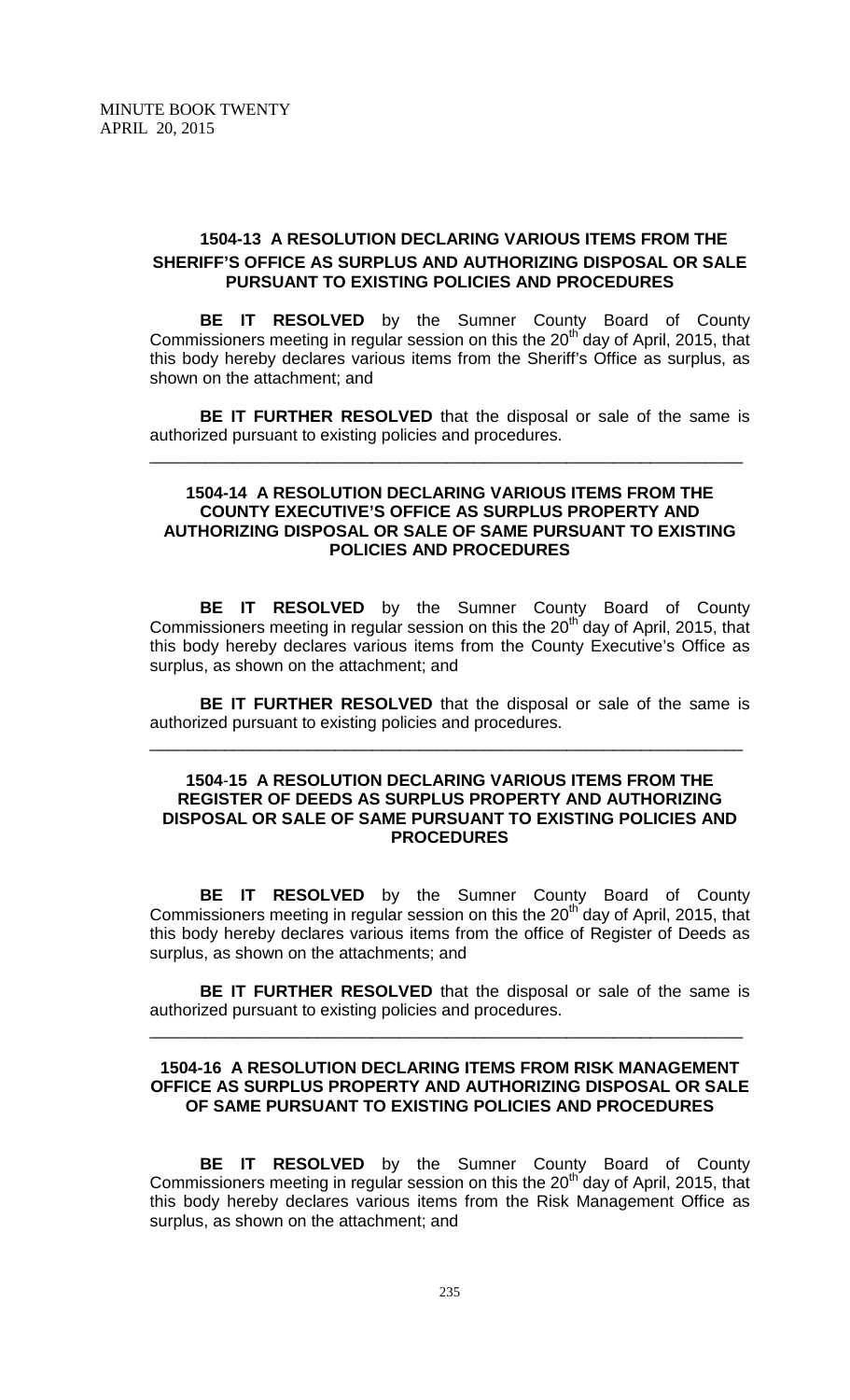**BE IT FURTHER RESOLVED** that the disposal or sale of the same is authorized pursuant to existing policies and procedures.

\_\_\_\_\_\_\_\_\_\_\_\_\_\_\_\_\_\_\_\_\_\_\_\_\_\_\_\_\_\_\_\_\_\_\_\_\_\_\_\_\_\_\_\_\_\_\_\_\_\_\_\_\_\_\_\_\_\_\_\_\_\_\_\_

# **1504-17 A RESOLUTION APPOINTING FOUR NEW MAGISTRATES TO SERVE UNTIL DECEMBER 31, 2015 OR UNTIL REPLACED OR REAPPOINTED**

**BE IT RESOLVED** by the Sumner County Board of County Commissioners meeting in regular session on this the 20<sup>th</sup> day of April, 2015, that this body hereby appoints four new magistrates as set forth below:

- Jim Grantham
- Kristopher Lee Paulson
- Leslye Tucker
- Mitch Merryman

**BE IT FURTHER RESOLVED** that these magistrates shall serve until December 31, 2015, or until replaced or reappointed.

\_\_\_\_\_\_\_\_\_\_\_\_\_\_\_\_\_\_\_\_\_\_\_\_\_\_\_\_\_\_\_\_\_\_\_\_\_\_\_\_\_\_\_\_\_\_\_\_\_\_\_\_\_\_\_\_\_\_\_\_\_\_\_\_

# **1504-18 A RESOLUTION INCREASING THE MEMBERSHIP OF THE SUMNER COUNTY LIBRARY BOARD**

**BE IT RESOLVED** by the Sumner County Board of County Commissioners meeting in regular session on this the 20<sup>th</sup> day of April, 2015, that this body does hereby approve increasing the membership of the Sumner County Library Board (pursuant to Tennessee Code Annotated §10-3-103) from seven (7) members to nine (9) members with terms as follows:

Member #8 - Initial term one (1) year Member #9 - Initial term two (2) years Thereafter terms of these shall be three (3) years

#### **1504-19 A RESOLUTION AUTHORIZING SUBMISSION OF AN APPLICATION FOR A LITTER AND TRASH COLLECTING GRANT FROM THE TENNESSEE DEPARTMENT OF TRANSPORTATION AND AUTHORIZING THE ACCEPTANCE OF SAID GRANT AND AUTHORIZING THE COUNTY EXECUTIVE, THE HIGHWAY SUPERINTENDENT AND THE COUNTY LAW DIRECTOR TO EXECUTE THE NECESSARY DOCUMENTS FOR ACCEPTANCE**

\_\_\_\_\_\_\_\_\_\_\_\_\_\_\_\_\_\_\_\_\_\_\_\_\_\_\_\_\_\_\_\_\_\_\_\_\_\_\_\_\_\_\_\_\_\_\_\_\_\_\_\_\_\_\_\_\_\_\_\_\_\_\_\_

**WHEREAS,** the Sumner County Highway Department intends to apply for a Litter and Trash Collecting Grant from the Tennessee Department of Transportation; and

**WHEREAS**, the contract for the grant will impose certain legal obligations upon the Sumner County Highway Department.

**NOW, THEREFORE, BE IT RESOLVED** by the Sumner County Board of County Commissioners meeting in regular session on this the  $20<sup>th</sup>$  day of April, 2015, that the Highway Superintendent is authorized to apply on behalf of the Sumner County Highway Department for a Litter and Trash Collecting Grant from the Tennessee Department of Transportation; and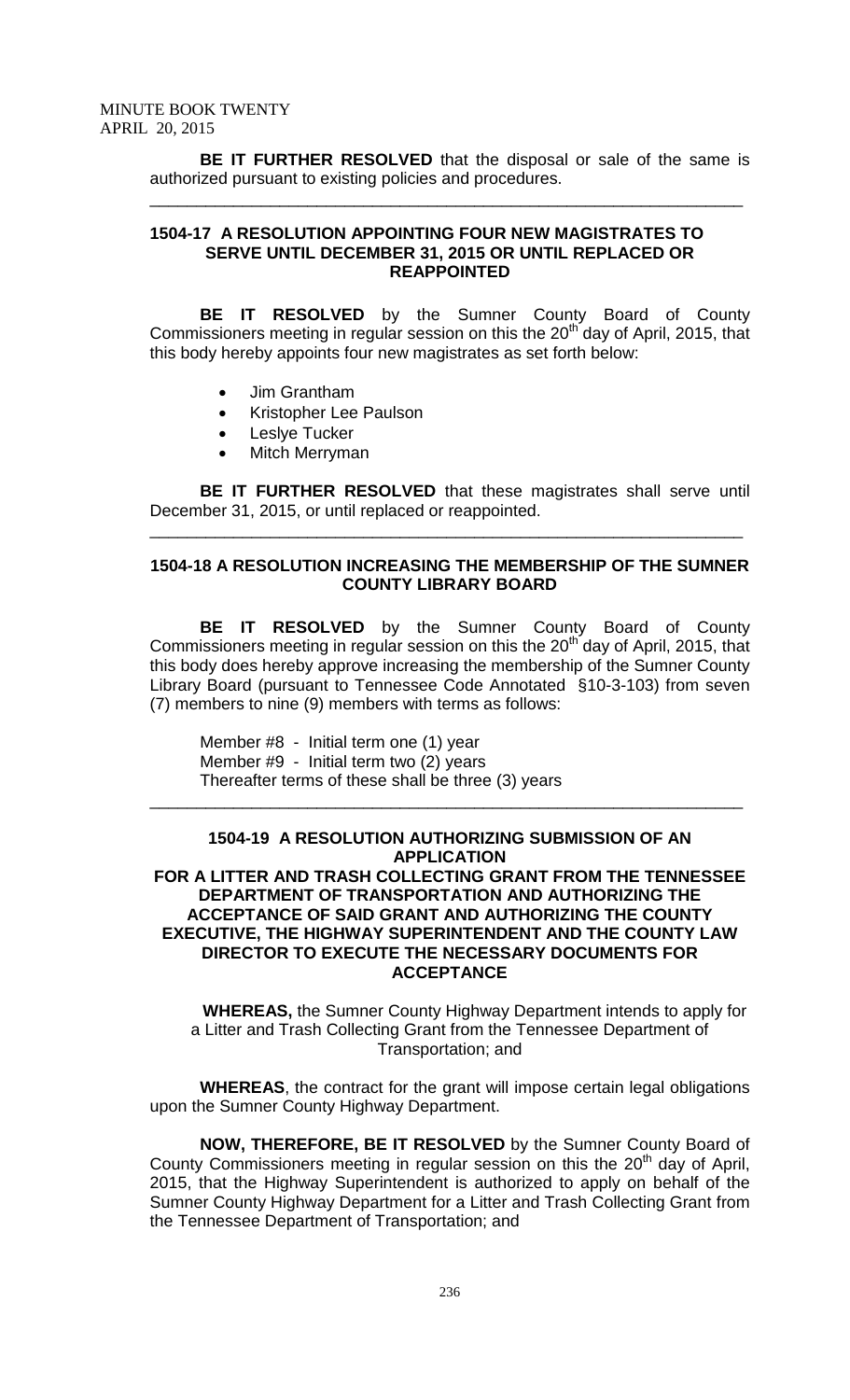**BE IT FURTHER RESOLVED**, that should said application be approved by the Tennessee Department of Transportation, then the County Executive, the Highway Superintendent and County Law Director are authorized to execute contracts or other necessary documents which may be required to signify acceptance of the Litter and Trash Collecting Grant by the Sumner County Highway Department.

\_\_\_\_\_\_\_\_\_\_\_\_\_\_\_\_\_\_\_\_\_\_\_\_\_\_\_\_\_\_\_\_\_\_\_\_\_\_\_\_\_\_\_\_\_\_\_\_\_\_\_\_\_\_\_\_\_\_\_\_\_\_\_\_

\_\_\_\_\_\_\_\_\_\_\_\_\_\_\_\_\_\_\_\_\_\_\_\_\_\_\_\_\_\_\_\_\_\_\_\_\_\_\_\_\_\_\_\_\_\_\_\_\_\_\_\_\_\_\_\_\_\_\_\_\_\_\_\_

Chairman Decker declared the resolutions on the Consent Agenda approved upon unanimous voice vote of the body.

# **REPORT FROM COUNTY OFFICIALS**

County Officials filed the following reports: County Investments, County General Fund, County Debt Service Fund, County Highway Fund, County Capital Outlay Fund, School General Purpose Fund, School Federal Projects Fund, School Food Service Fund, Employee Health Insurance Trust Fund, Employee Dental Insurance Trust Fund, Casualty Insurance Trust Fund, County Trustee Funds, Special Reports: County Dental Insurance Claim Payments, County Health Insurance Claim Payments, County Property Tax Collections, County EMS Billing/Collections/Balances, County Sales Tax Collections, County Wheel Tax Collections, County Tax Rates/Property Values and County School Loan Program Rates. Approval of the filing of these records does not certify to the accuracy of the documents.

Chairman Decker introduced the following resolution:

# **1504-NOT A RESOLUTION TO APPROVE AND ACCEPT APPLICATIONS FOR NOTARIES PUBLIC POSITIONS AND PERSONAL SURETY GUARANTORS**

 **WHEREAS,** according to the law of the State of Tennessee, an individual must apply for the office of notary public in the county of residence, or of their principal place of business; and

 **WHEREAS**, state statute requires personal sureties making bonds for Notaries publics to be approved by the Sumner County Commission; and

 **WHEREAS,** said applicant must be approved by the County Commission assembled; and

 **–––––––––––––––––––––––––––––––––––––––––––––––––––––––––**

 **WHEREAS,** Bill Kemp, Sumner County Clerk, has certified according to the records of his office that the persons named on the attached listing labeled "SUMNER COUNTY NOTARY PUBLIC APPLICATIONS and SURETY GUARANTORS" have duly applied for the positions so sought; and

# **BE IT FURTHER RESOLVED THAT THIS TAKE EFFECT FROM AND AFTER PASSAGE.**

# **ELECTION OF NOTARIES PUBLIC**

ARDAINYA R ADAMS JASON HILL LINDA BEVELS AGEE MELODY P HOLLOWAY CASANDRA ALLEN JOHN C LONG KERREN L ANDERSON BONNIE L MASSIE

PENNY ALLISON DONNA HARTLEY LUCAS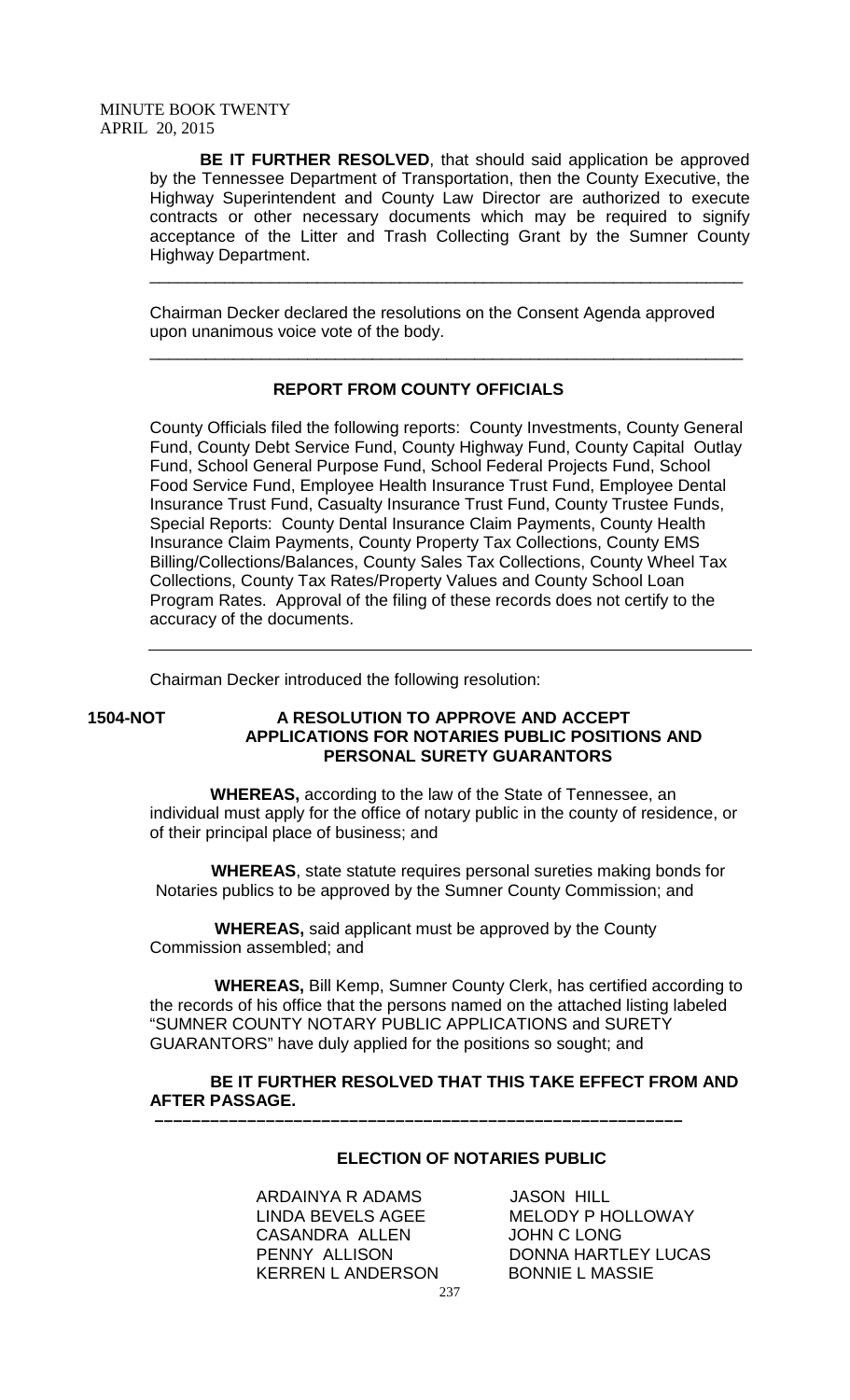H LYNN BRASSELL ASHLEY MCLAY MELISSA BROCK LOUIS R MIRANDA ASHLEY BROOKS PAMELA NOLEN DOLORES E BROWN MINERVA L D BROWN BARBARA D PHILLIPS ALEX BURNS<br>
EVERTON CAMPBELL BRITTANY PORTER EVERTON CAMPBELL TAMMY M CANTRELL CATHY POWELL ALLAN CROOKS WALTER REYES ROBERT D ORDINE TARITA M ROBERTS ESTELLE STEWART DAVIS R. SCOT ROBINSON JENNIFER DAVIS KEVIN SLAYTON MAGAN DIXON JODIE LEE THOMAS HEATHER DRIVER JOHN TOMKINS CINDY EATON GREGORY D VADNER M ALLEN EHMLING STEPHEN J VAIL MEGHAN GILL KRIS VANATTA ASHLEY A GLASS SHAWN WEBSTER CARLIE P GORDON RONALD E WEISSINGER ROBERT A GRAVES JUDITH E WOODARD REBECCA GRIFFIN TAMMY G HALL

DONNA GANSKI MELISSA R VAILLANCOURT

 PERSONAL SURETY LAWRENCE RAY WHITLEY CHARLES RONALD BLANTON

 Upon motion of Commissioner Krueger, seconded by Commissioner Goode, voting was recorded in the following manner:

| <b>Akins</b>  |                | M. Taylor     |          | Geminden         |   |
|---------------|----------------|---------------|----------|------------------|---|
| Hinton        | Y              | <b>Driver</b> | Y        | Graves           |   |
| Foster        | Y              | <b>Schell</b> |          | <b>Harris</b>    |   |
| Ring          | Y              | Pomeroy       | Y        | Vaughn           |   |
| Kemp          | Y              | LeMarbre      | Y        | Decker           | v |
| Hyde          | Y              | <b>Becker</b> | Y        | C. Taylor        |   |
| Goode         | Y              | Krueger       | Y        | <b>B.</b> Taylor |   |
| Langford      | Y              | Guthrie       |          |                  |   |
| <b>NOTARY</b> | <b>Yes: 23</b> | No: 0         | Abs: $0$ | 08:19 PM         |   |

Chairman Decker declared the election of Notaries Public by the body.

# **COMMITTEE ON COMMITTEES**

\_\_\_\_\_\_\_\_\_\_\_\_\_\_\_\_\_\_\_\_\_\_\_\_\_\_\_\_\_\_\_\_\_\_\_\_\_\_\_\_\_\_\_\_\_\_\_\_\_\_\_\_\_\_\_\_\_\_\_\_\_\_\_\_\_\_\_\_\_

Commissioner Goode brought forth the citizen appointments of farm persons to serve on the Agricultural Extension Agency as follows:

- Priscilla Curtis
- Carl Cooper

Upon motion of Commissioner Goode, and duly seconded by Commissioner LeMarbre, the Commission approved the appointment of Mrs. Curtis and Mr. Cooper.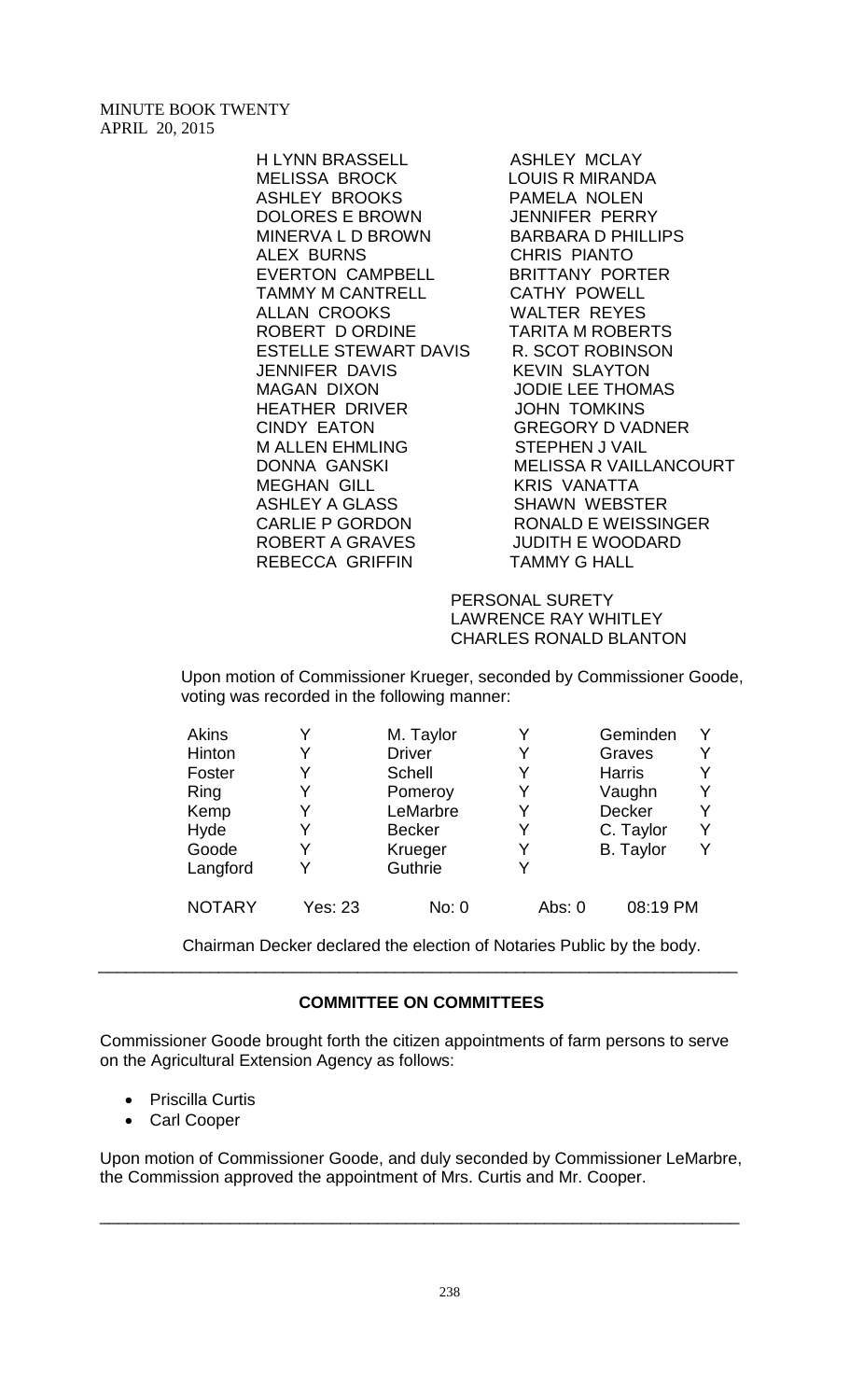### **HIGHWAY COMMISSION**

Commissioner Graves reported that the litter and trash grant was approved by the Highway Commission.

# **EDUCATION COMMITTEE**

**\_\_\_\_\_\_\_\_\_\_\_\_\_\_\_\_\_\_\_\_\_\_\_\_\_\_\_\_\_\_\_\_\_\_\_\_\_\_\_\_\_\_\_\_\_\_\_\_\_\_\_\_\_\_\_\_\_\_\_\_\_\_\_\_\_\_\_\_\_**

 Commissioner LeMarbre put the Education Committee on notice that Budget Committee will review the 2015-2016 Board of Education Budget on May 20 at 3:00 p.m. She reported that the Rucker Stewart Middle School HVAC upgrade is under the Budget Committee report.

**\_\_\_\_\_\_\_\_\_\_\_\_\_\_\_\_\_\_\_\_\_\_\_\_\_\_\_\_\_\_\_\_\_\_\_\_\_\_\_\_\_\_\_\_\_\_\_\_\_\_\_\_\_\_\_\_\_\_\_\_\_\_\_\_\_\_\_\_\_**

# **GENERAL OPERATIONS COMMITTEE**

There was no report from the General Operations Committee.

# **EMERGENCY SERVICES COMMITTEE**

**\_\_\_\_\_\_\_\_\_\_\_\_\_\_\_\_\_\_\_\_\_\_\_\_\_\_\_\_\_\_\_\_\_\_\_\_\_\_\_\_\_\_\_\_\_\_\_\_\_\_\_\_\_\_\_\_\_\_\_\_\_\_\_\_\_\_\_\_\_**

**\_\_\_\_\_\_\_\_\_\_\_\_\_\_\_\_\_\_\_\_\_\_\_\_\_\_\_\_\_\_\_\_\_\_\_\_\_\_\_\_\_\_\_\_\_\_\_\_\_\_\_\_\_\_\_\_\_\_\_\_\_\_\_\_\_\_\_\_\_**

There was no report from the Emergency Services Committee.

# **PUBLIC SERVICES COMMITTEE**

There was no report from the Public Services Committee.

# **LEGISLATIVE COMMITTEE**

**\_\_\_\_\_\_\_\_\_\_\_\_\_\_\_\_\_\_\_\_\_\_\_\_\_\_\_\_\_\_\_\_\_\_\_\_\_\_\_\_\_\_\_\_\_\_\_\_\_\_\_\_\_\_\_\_\_\_\_\_\_\_\_\_\_\_\_\_\_**

Commissioner Harris introduced the following resolution and moved for approval; Commissioner Moe Taylor.

# **1504-01 A RESOLUTION AUTHORIZING THE CITY OF WESTMORELAND AND THE WESTMORELAND INDUSTRIAL DEVELOPMENT BOARD TO EXPAND THE USAGE OF THE EXPO CENTER TO INCLUDE LIGHT, INDUSTRIAL PURPOSES WITH ALL OTHER TERMS OF INITIAL AGREEMENT REMAINING THE SAME**

**BE IT RESOLVED** by the Sumner County Board of County Commissioners meeting in regular session on this the 20<sup>th</sup> day of April, 2015, that this body hereby authorizes the City of Westmoreland and the Westmoreland Industrial Development Board to expand the usage of the Expo Center to include light, industrial purposes, as defined in the Westmoreland Zoning Regulations; and

**BE IT FURTHER RESOLVED** that all remaining terms set forth by this body for the Expo Center shall remain the same.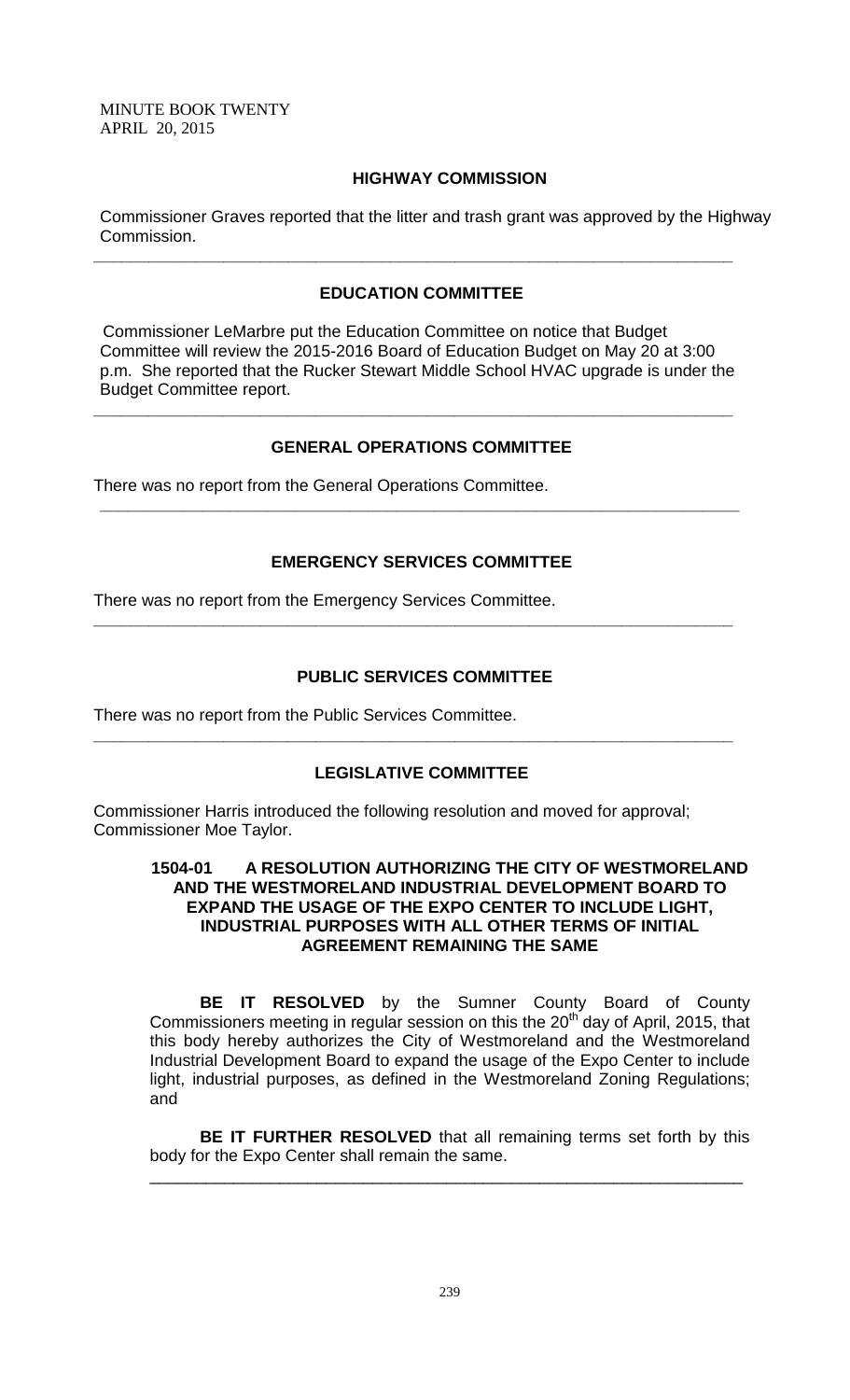The electronic vote was recorded as follows:

| Akins    | Y       | M. Taylor     | Y        | Geminden         | Y |
|----------|---------|---------------|----------|------------------|---|
| Hinton   | Y       | <b>Driver</b> | Y        | Graves           | Y |
| Foster   |         | <b>Schell</b> | Y        | <b>Harris</b>    | Y |
| Ring     | Y       | Pomeroy       | Y        | Vaughn           | Y |
| Kemp     | Y       | LeMarbre      | Y        | <b>Decker</b>    | Y |
| Hyde     |         | <b>Becker</b> | Y        | C. Taylor        | Y |
| Goode    | Y       | Krueger       | Y        | <b>B.</b> Taylor | Y |
| Langford | Y       | Guthrie       | v        |                  |   |
| 1504-01  | Yes: 23 | No: 0         | Abs: $0$ | 07:18 PM         |   |

Chairman Decker declared the resolution approved by the body.

Commissioner Harris introduced the following resolution and moved for approval; Commissioner LeMarbre seconded the motion.

\_\_\_\_\_\_\_\_\_\_\_\_\_\_\_\_\_\_\_\_\_\_\_\_\_\_\_\_\_\_\_\_\_\_\_\_\_\_\_\_\_\_\_\_\_\_\_\_\_\_\_\_\_\_\_\_\_\_\_\_

# **1504-02 A RESOLUTION CLARIFYING OWNERSHIP OF HENDERSONVILLE LIBRARY**

**BE IT RESOLVED** by the Sumner County Board of County Commissioners meeting in regular session on this the 20<sup>th</sup> day of April, 2015, that this body hereby clarifies the ownership of the Hendersonville Library and sets forth the guidelines by which the City and County shall continue to work jointly to operate the Hendersonville Library; and

**BE IT FURTHER RESOLVED** that the City and County agree as follows:

- 1. The property will be deeded to both the City and County as owners.
- 2. For accounting purposes, the value of the asset will be maintained solely on the books of the County; the City will not list the property on its books as a City asset.
- 3. The County will continue to staff and fund the Library as it has for the past several years, and will maintain casualty and liability insurance on the property, fully insuring the value of the improvements.
- 4. The City will continue to provide routine maintenance, landscaping, and other support services to the Library and will continue to partially fund the Library with an annual appropriation of funds, as it has done for the past several years.

\_\_\_\_\_\_\_\_\_\_\_\_\_\_\_\_\_\_\_\_\_\_\_\_\_\_\_\_\_\_\_\_\_\_\_\_\_\_\_\_\_\_\_\_\_\_\_\_\_\_\_\_\_\_\_\_\_\_\_\_\_\_\_\_

Commissioner Hyde moved, seconded by Commissioner Akins, to give to the City of Hendersonville the Hendersonville Library property, equipment, materials, books and responsibility for paid personnel. A clarification of the intent of the motion was that the City of Hendersonville would fund the Library without County funding.

Chairman Decker recognized County Law Director Leah Dennen who explained the differing ownership and funding arrangements among the cities and County regarding each of the libraries.

Chairman Decker recognized County Finance Director David Lawing who stated that City of Hendersonville Library budget is \$714,000.00. He said the City of Hendersonville paid \$50,000.00 to the Library for books. Library fees were close to \$20,000.00. Grounds maintenance was budgeted for around \$100,000.00, according to Executive Holt.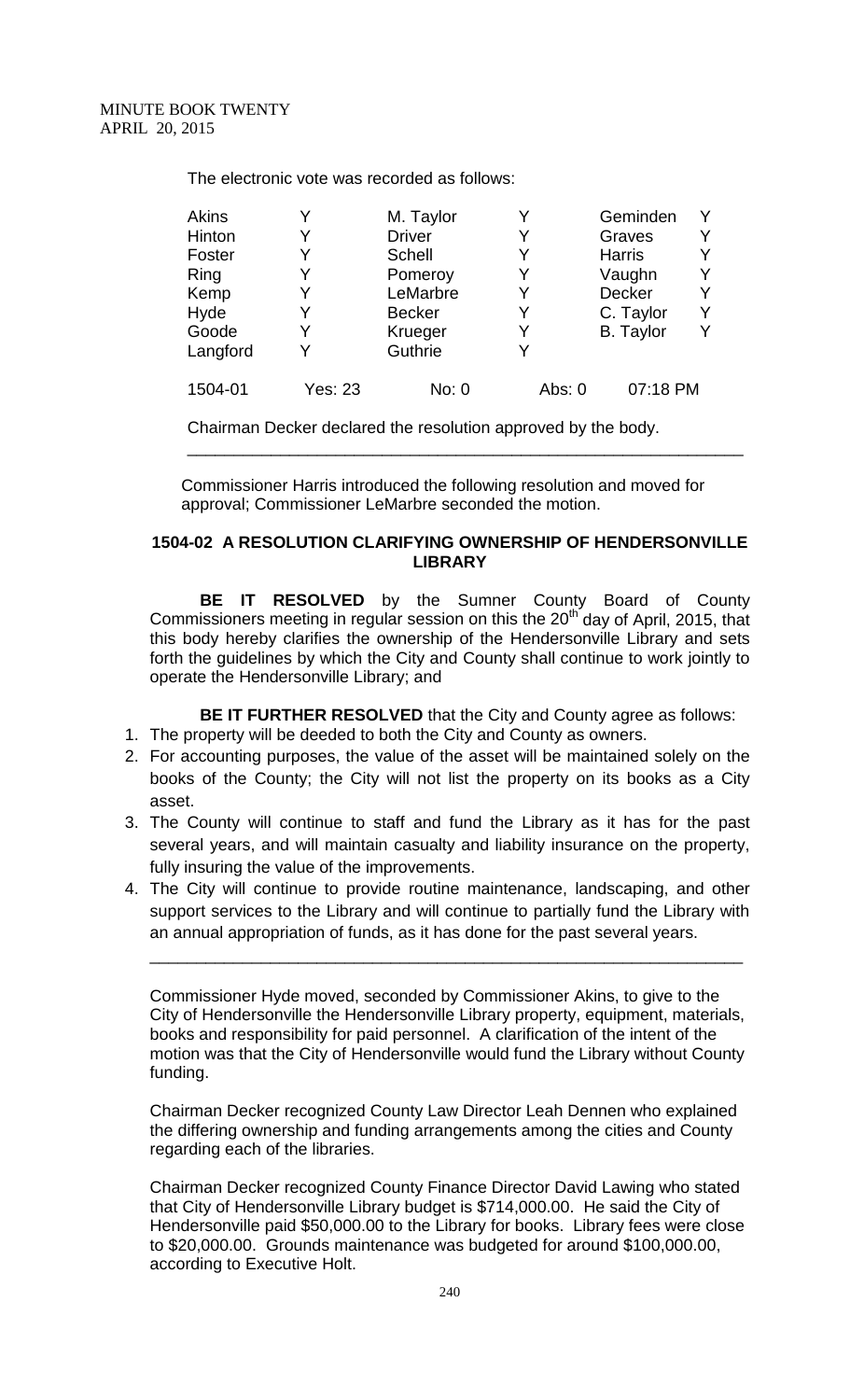Commissioner Foster called for the question on the amendment. Commissioner Moe Taylor seconded the motion.

The electronic vote was recorded as follows:

| CALL FOR QUESTION ON LIBRARY AMENDMENT |   |         |          |   |                  |          |
|----------------------------------------|---|---------|----------|---|------------------|----------|
| M. Taylor                              |   |         | Geminden |   | Hinton           | Y        |
| <b>Driver</b>                          | Y |         | Foster   | Y | Schell           | Y        |
| <b>Harris</b>                          | Y | Ring    |          | Y | Pomeroy          | Y        |
| Vaughn                                 | Y | Kemp    |          |   | LeMarbre         | Υ        |
| Decker                                 | N | Hyde    |          | N | <b>Becker</b>    | Y        |
| C. Taylor                              | Y |         | Goode    | Y | Krueger          | Y        |
| <b>B.</b> Taylor                       | Y |         | Langford |   | <b>Guthrie Y</b> |          |
| <b>QUESTION</b>                        |   | Yes: 19 | No: 2    |   | Abs: $0$         | 07:39 PM |

Chairman Decker declared the call for the question approved by the body. \_\_\_\_\_\_\_\_\_\_\_\_\_\_\_\_\_\_\_\_\_\_\_\_\_\_\_\_\_\_\_\_\_\_\_\_\_\_\_\_\_\_\_\_\_\_\_\_\_\_\_\_\_\_\_\_\_\_\_\_

The electronic vote on the amendment was recorded as follows:

|               |   |        | DONATE LIBRARY PROPERTY TO HENDERSONVILLE |   |          |          |
|---------------|---|--------|-------------------------------------------|---|----------|----------|
| M. Taylor     | A |        | Geminden                                  | N | Hinton   | Y        |
| <b>Driver</b> | N |        | Graves                                    | A | Foster   | Ν        |
| <b>Schell</b> | N |        | <b>Harris</b>                             | N | Ring     | N        |
| Pomeroy       | N |        | Vaughn                                    | N | Kemp     | Y        |
| LeMarbre      | N |        | Decker                                    | N | Hyde     | Y        |
| <b>Becker</b> | N |        | C. Taylor                                 | N | Goode    | N        |
| Krueger       | N |        | <b>B.</b> Taylor                          | N | Langford | N        |
| Guthrie       | N |        |                                           |   |          |          |
| 1504-02.01    |   | Yes: 3 | No: 17                                    |   | Abs: $2$ | 07:40 PM |

Chairman Decker declared the motion failed to pass.

Commissioner Goode declared an indirect conflict of interest on the amendment and the main motion and stated that he would vote his conscience.

\_\_\_\_\_\_\_\_\_\_\_\_\_\_\_\_\_\_\_\_\_\_\_\_\_\_\_\_\_\_\_\_\_\_\_\_\_\_\_\_\_\_\_\_\_\_\_\_\_\_\_\_\_\_\_\_\_\_\_\_

The electronic vote on the resolution was recorded as follows:

| Akins    |                | M. Taylor     |          | Geminden         |   |
|----------|----------------|---------------|----------|------------------|---|
| Hinton   | Y              | <b>Driver</b> |          | Graves           |   |
| Foster   | Y              | Schell        |          | <b>Harris</b>    |   |
| Ring     | Y              | Pomeroy       |          | Vaughn           |   |
| Kemp     | Y              | LeMarbre      |          | <b>Decker</b>    |   |
| Hyde     | N              | <b>Becker</b> |          | C. Taylor        | Y |
| Goode    | Y              | Krueger       | Y        | <b>B.</b> Taylor | Υ |
| Langford | Y              | Guthrie       |          |                  |   |
| 1504-02  | <b>Yes: 22</b> | No: 1         | Abs: $0$ | 07:43 PM         |   |
|          |                |               |          |                  |   |

Chairman Decker declared the Resolution 1504-02 approved by the body.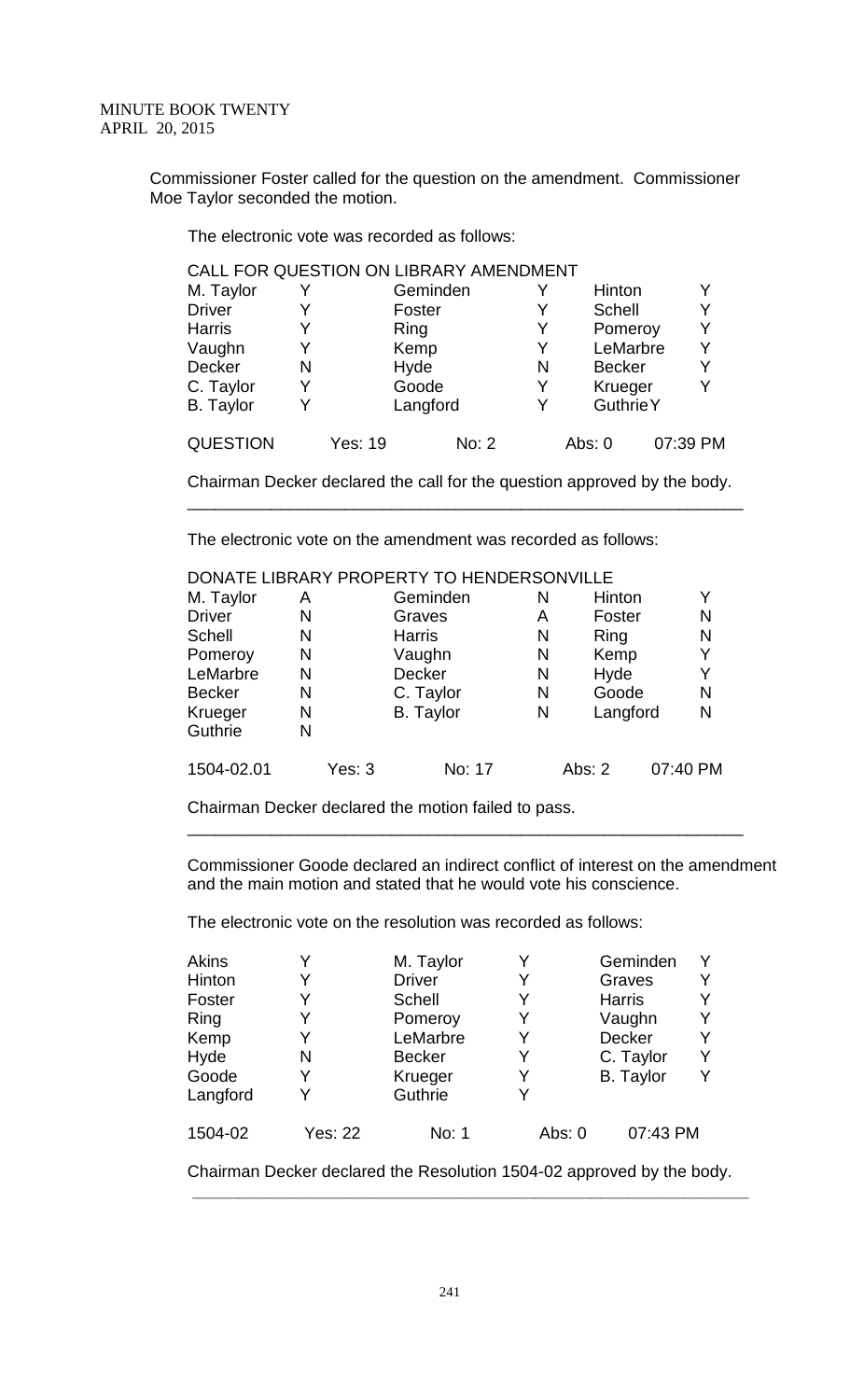# **RULES AND PROCEDURES**

Chairman Decker introduced the following resolution. Commissioner LeMarbre moved for approval; Commissioner Foster seconded the motion.

# **1504-03 A RESOLUTION AMENDING THE STANDING RULES AND PROCEDURES OF THIS BODY REGARDING TIMING OF THE VOTE OF THE COUNTY TAX RATE**

**BE IT RESOLVED** by the Sumner County Board of County Commissioners meeting in regular session on this the  $20<sup>th</sup>$  day of April, 2015, that this body amends the Standing Rules and Procedures of this body to add the following new rule:

 There shall be seven (7) calendar days between any budget meeting and any meeting by the Commission to consider or vote upon the yearly tax rate; and

**BE IT FURTHER RESOLVED** that until the rules are updated, this Rule shall be placed at the end of the Standing Rules and Procedures.

Commissioner Hyde moved to amend the resolution to extend the time period to 30 days between the Budget Committee and Commission meetings when a tax rate is under consideration. Commissioner Moe Taylor seconded the motion.

\_\_\_\_\_\_\_\_\_\_\_\_\_\_\_\_\_\_\_\_\_\_\_\_\_\_\_\_\_\_\_\_\_\_\_\_\_\_\_\_\_\_\_\_\_\_\_\_\_\_\_\_\_\_\_\_\_\_\_\_\_\_\_\_

Commissioner Pomeroy called for the question on the amendment; Commissioner Foster seconded the motion.

The electronic vote was recorded as follows:

|               |   | CALL FOR QUESTION ON 30-DAY AMENDMENT |       |   |               |          |
|---------------|---|---------------------------------------|-------|---|---------------|----------|
| Akins         |   | M. Taylor                             |       |   | Geminden      | Y        |
| Hinton        |   | <b>Driver</b>                         |       |   | Graves        | N        |
| Foster        | Y | Schell                                |       | Y | <b>Harris</b> | Y        |
| Ring          | Y | Pomeroy                               |       |   | Kemp          | Y        |
| LeMarbre      | Y | Decker                                |       | N | Hyde          | Y        |
| <b>Becker</b> | Y | C. Taylor                             |       | Y | Goode         | Y        |
| Krueger       | Y | <b>B.</b> Taylor                      |       |   | Langford      | Y        |
| Guthrie       | Y |                                       |       |   |               |          |
| QUESTION2     |   | Yes: 20                               | No: 2 |   | Abs: $0$      | 07:49 PM |

Chairman Decker declared the call for the question on the amendment approved by the body.

\_\_\_\_\_\_\_\_\_\_\_\_\_\_\_\_\_\_\_\_\_\_\_\_\_\_\_\_\_\_\_\_\_\_\_\_\_\_\_\_\_\_\_\_\_\_\_\_\_\_\_\_\_\_\_\_\_\_\_\_

The electronic vote was recorded as follows:

|              | AMEND 1504-03 TO 30 DAYS |               |   |                  |   |
|--------------|--------------------------|---------------|---|------------------|---|
| <b>Akins</b> |                          | M. Taylor     | Y | Geminden         |   |
| Hinton       |                          | <b>Driver</b> | N | Graves           |   |
| Foster       | N                        | <b>Schell</b> | N | <b>Harris</b>    |   |
| Ring         | N                        | Pomeroy       | N | Vaughn           |   |
| Kemp         | N                        | LeMarbre      | N | Decker           | N |
| Hyde         | Y                        | <b>Becker</b> | N | C. Taylor        | N |
| Goode        | N                        | Krueger       | N | <b>B.</b> Taylor | N |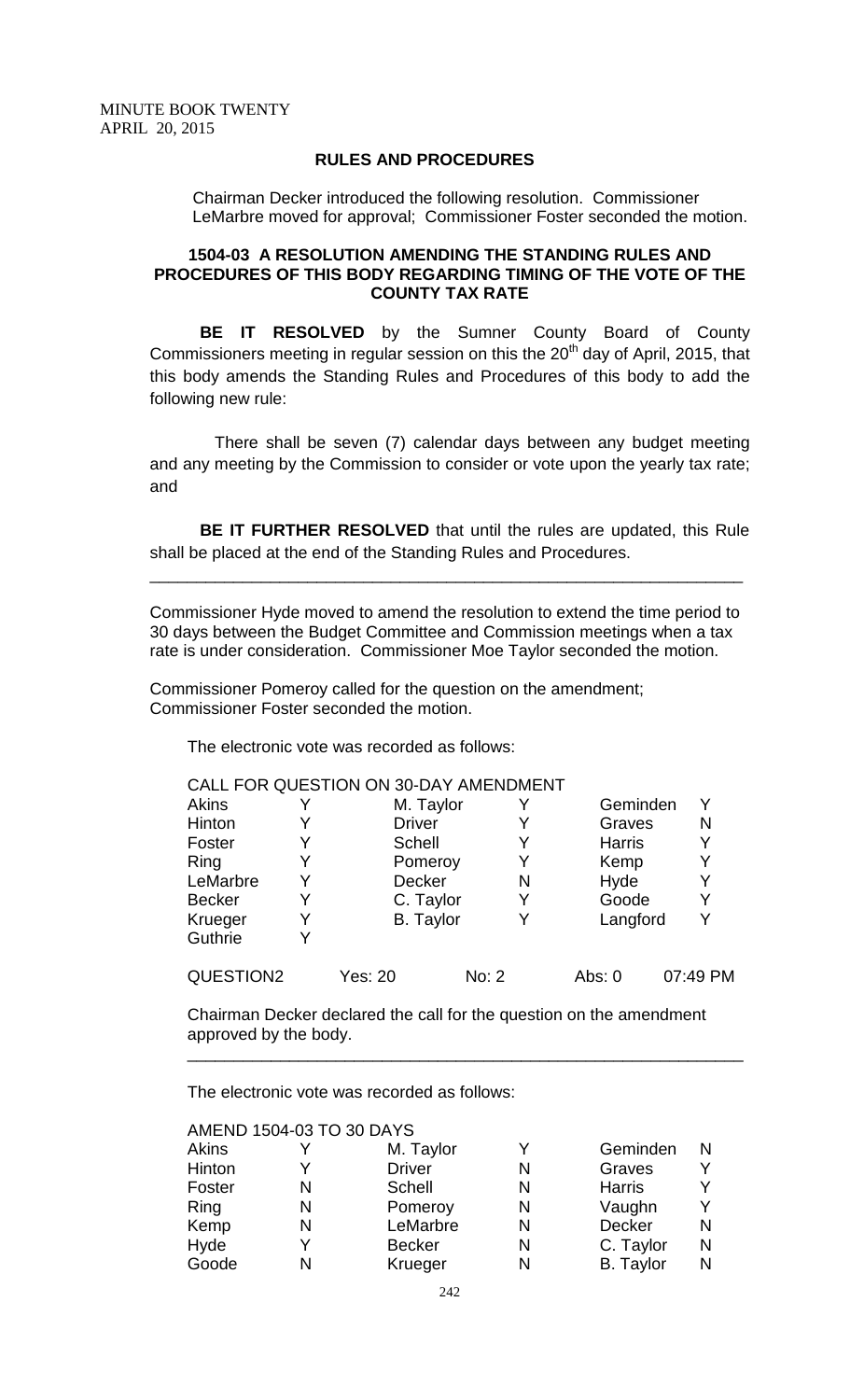| Langford      | Guthrie  | N      |        |          |
|---------------|----------|--------|--------|----------|
| 1504-03.01-30 | Yes: $7$ | No: 16 | Abs: 0 | 07:49 PM |

\_\_\_\_\_\_\_\_\_\_\_\_\_\_\_\_\_\_\_\_\_\_\_\_\_\_\_\_\_\_\_\_\_\_\_\_\_\_\_\_\_\_\_\_\_\_\_\_\_\_\_\_\_\_\_\_\_\_\_\_

Chairman Decker declared the motion to amend failed to pass.

Commissioner Vaughn moved to amend the resolution to extend the time period to 15 days between the Budget Committee and Commission meetings when a tax rate is under consideration. Commissioner Hyde seconded the motion.

After discussion, Commissioner Pomeroy called for the question on the amendment; Commissioner Ring seconded the motion.

The electronic vote was recorded as follows:

|                  |   | CALL FOR THE QUESTION ON 15-DAY AMENDMENT |       |               |          |
|------------------|---|-------------------------------------------|-------|---------------|----------|
| <b>Akins</b>     | N | Geminden                                  |       | Hinton        |          |
| <b>Driver</b>    | Y | Graves                                    | N     | Foster        | Y        |
| <b>Schell</b>    | Y | <b>Harris</b>                             | Y     | Ring          |          |
| Pomeroy          | Y | Kemp                                      |       | LeMarbre      | Y        |
| Decker           | N | Hyde                                      | N     | <b>Becker</b> | N        |
| C. Taylor        | Y | Goode                                     | Y     | Krueger       | Y        |
| <b>B.</b> Taylor | Y | Langford                                  | Y     | Guthrie       |          |
| M. Taylor        | N | Vaughn                                    | N     |               |          |
| QUESTION3        |   | Yes: 16                                   | No: 7 | Abs: 0        | 07:54 PM |

Chairman Decker declared the call for the question approved by the body. \_\_\_\_\_\_\_\_\_\_\_\_\_\_\_\_\_\_\_\_\_\_\_\_\_\_\_\_\_\_\_\_\_\_\_\_\_\_\_\_\_\_\_\_\_\_\_\_\_\_\_\_\_\_\_\_\_\_\_\_

The electronic vote was recorded as follows:

|               |   | AMEND 1504-03 TO 15 DAYS |        |                  |          |
|---------------|---|--------------------------|--------|------------------|----------|
| Akins         |   | M. Taylor                | Y      | Geminden         | Y        |
| Hinton        |   | <b>Driver</b>            | N      | Graves           | Y        |
| Foster        | N | <b>Schell</b>            | N      | <b>Harris</b>    |          |
| Ring          | N | Pomeroy                  | N      | Vaughn           | Y        |
| Kemp          | N | LeMarbre                 | N      | <b>Decker</b>    | N        |
| Hyde          | Y | <b>Becker</b>            | N      | C. Taylor        | N        |
| Goode         | N | Krueger                  | N      | <b>B.</b> Taylor | N        |
| Langford      | N | Guthrie                  |        |                  |          |
| 1504-03.02-15 |   | Yes: 9                   | No: 14 | Abs: $0$         | 07:55 PM |

Chairman Decker declared the amendment failed to pass.

Upon discussion, Commissioner Pomeroy called for the question on the main motion. Commissioner Harris seconded the motion.

\_\_\_\_\_\_\_\_\_\_\_\_\_\_\_\_\_\_\_\_\_\_\_\_\_\_\_\_\_\_\_\_\_\_\_\_\_\_\_\_\_\_\_\_\_\_\_\_\_\_\_\_\_\_\_\_\_\_\_\_

The electronic vote was recorded as follows:

CALL FOR THE QUESTION ON 1504-03

| Akins         | N | Geminden      |   | <b>Hinton</b> |  |
|---------------|---|---------------|---|---------------|--|
| <b>Driver</b> |   | Graves        | N | Foster        |  |
| <b>Schell</b> |   | <b>Harris</b> |   | Ring          |  |
| Pomeroy       |   | Kemp          |   | LeMarbre      |  |
|               |   | - - -         |   |               |  |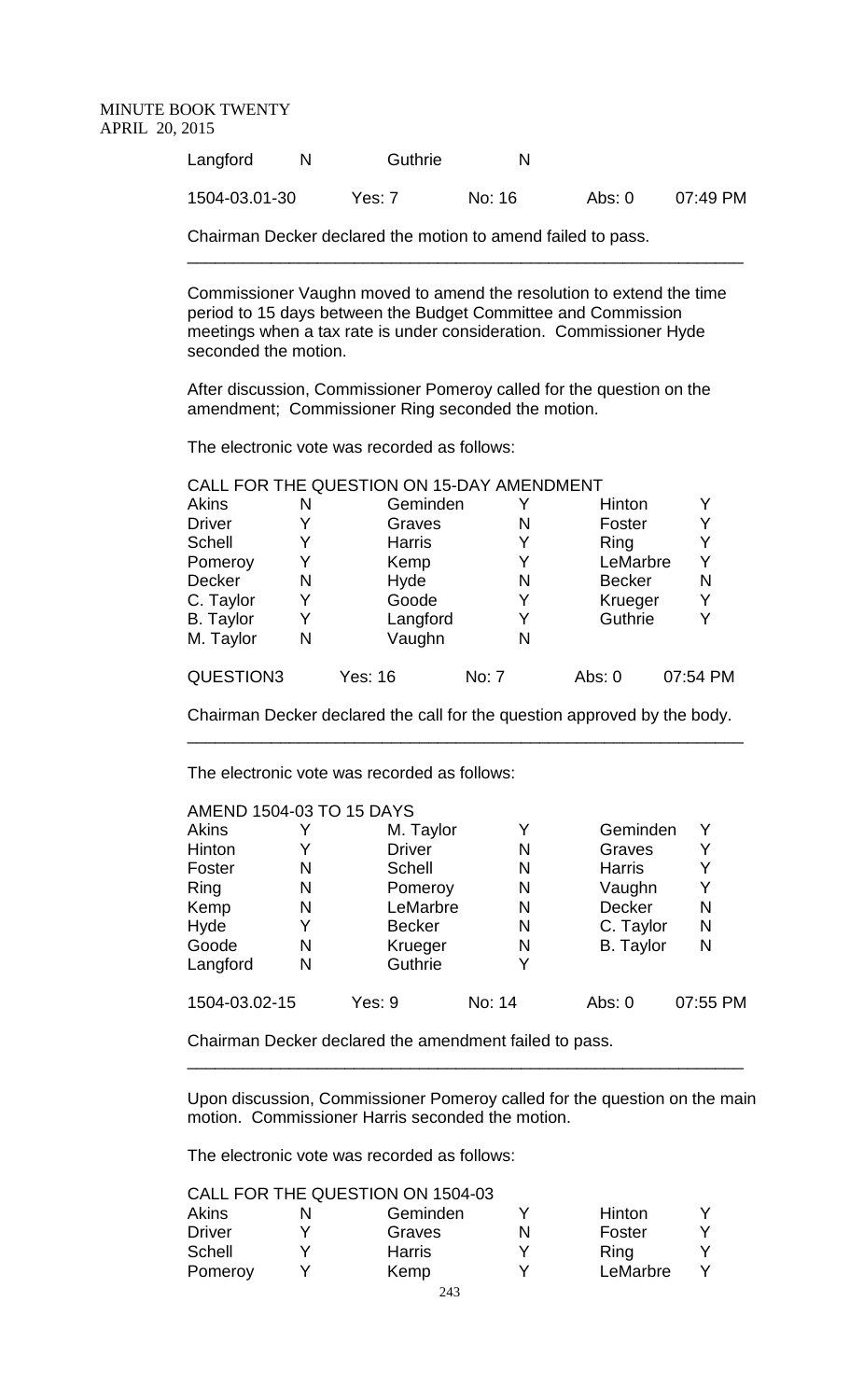| Decker<br>C. Taylor<br><b>B.</b> Taylor | N | Hyde<br>Goode<br>Langford |       | N<br>v<br>v | <b>Becker</b><br>Krueger<br>Guthrie |          |
|-----------------------------------------|---|---------------------------|-------|-------------|-------------------------------------|----------|
| QUESTION4                               |   | <b>Yes: 13</b>            | No: 8 |             | Abs: $0$                            | 08:00 PM |

\_\_\_\_\_\_\_\_\_\_\_\_\_\_\_\_\_\_\_\_\_\_\_\_\_\_\_\_\_\_\_\_\_\_\_\_\_\_\_\_\_\_\_\_\_\_\_\_\_\_\_\_\_\_\_\_\_\_\_\_

Chairman Decker declared the call for the question failed to pass.

Upon further discussion, the electronic vote was recorded as follows:

|                |               |                            |                  | Y                  |
|----------------|---------------|----------------------------|------------------|--------------------|
| Y              | <b>Schell</b> | Y                          | <b>Harris</b>    | Y                  |
| Y              | Pomeroy       | Y                          | Vaughn           | Y                  |
| Y              | LeMarbre      | Y                          | <b>Decker</b>    | Y                  |
| Y              | <b>Becker</b> | Y                          | C. Taylor        | Y                  |
| Y              | Krueger       |                            | <b>B.</b> Taylor |                    |
| Y              | Guthrie       | Y                          |                  |                    |
| <b>Yes: 22</b> | No: 0         | Abs: 1                     | 08:07 PM         |                    |
|                | Α<br>Y        | M. Taylor<br><b>Driver</b> |                  | Geminden<br>Graves |

Chairman Decker declared Resolution 1504-03 approved by the body.

Chairman Decker introduced the following resolution. Commissioner Ring moved for approval; Commissioner Krueger seconded the motion.

\_\_\_\_\_\_\_\_\_\_\_\_\_\_\_\_\_\_\_\_\_\_\_\_\_\_\_\_\_\_\_\_\_\_\_\_\_\_\_\_\_\_\_\_\_\_\_\_\_\_\_\_\_\_\_\_\_\_\_\_

# **1504-04 A RESOLUTION AMENDING THE STANDING RULES AND PROCEDURES OF THIS BODY REGARDING VIEWING OF THE VOTING BOARD**

 **BE IT RESOLVED** by the Sumner County Board of County Commissioners meeting in regular session on this the 20th day of April, 2015, that this body does hereby amend the Standing Rules and Procedures of this body by adding the following new rule:

Beginning with the My 2015 meeting of this body, any vote recorded on the electronic board shall not show the votes while the clock is open and members are voting. Once the vote time has ended, the electronic board will show how each member voted.

 **BE IT FURTHER RESOLVED** that until the Rules are updated, this new Rules shall be placed at the end of the Standing Rules and Procedures.

\_\_\_\_\_\_\_\_\_\_\_\_\_\_\_\_\_\_\_\_\_\_\_\_\_\_\_\_\_\_\_\_\_\_\_\_\_\_\_\_\_\_\_\_\_\_\_\_\_\_\_\_\_\_\_\_\_\_\_\_\_

Chairman Decker recognized Clerk Kemp who explained the voting board process.

The electronic vote was recorded as follows:

| Geminden<br>N         |
|-----------------------|
| Graves<br>N           |
| Y<br><b>Harris</b>    |
| Y<br>Vaughn           |
| Y<br><b>Decker</b>    |
| N<br>C. Taylor        |
| <b>B.</b> Taylor<br>Y |
|                       |
|                       |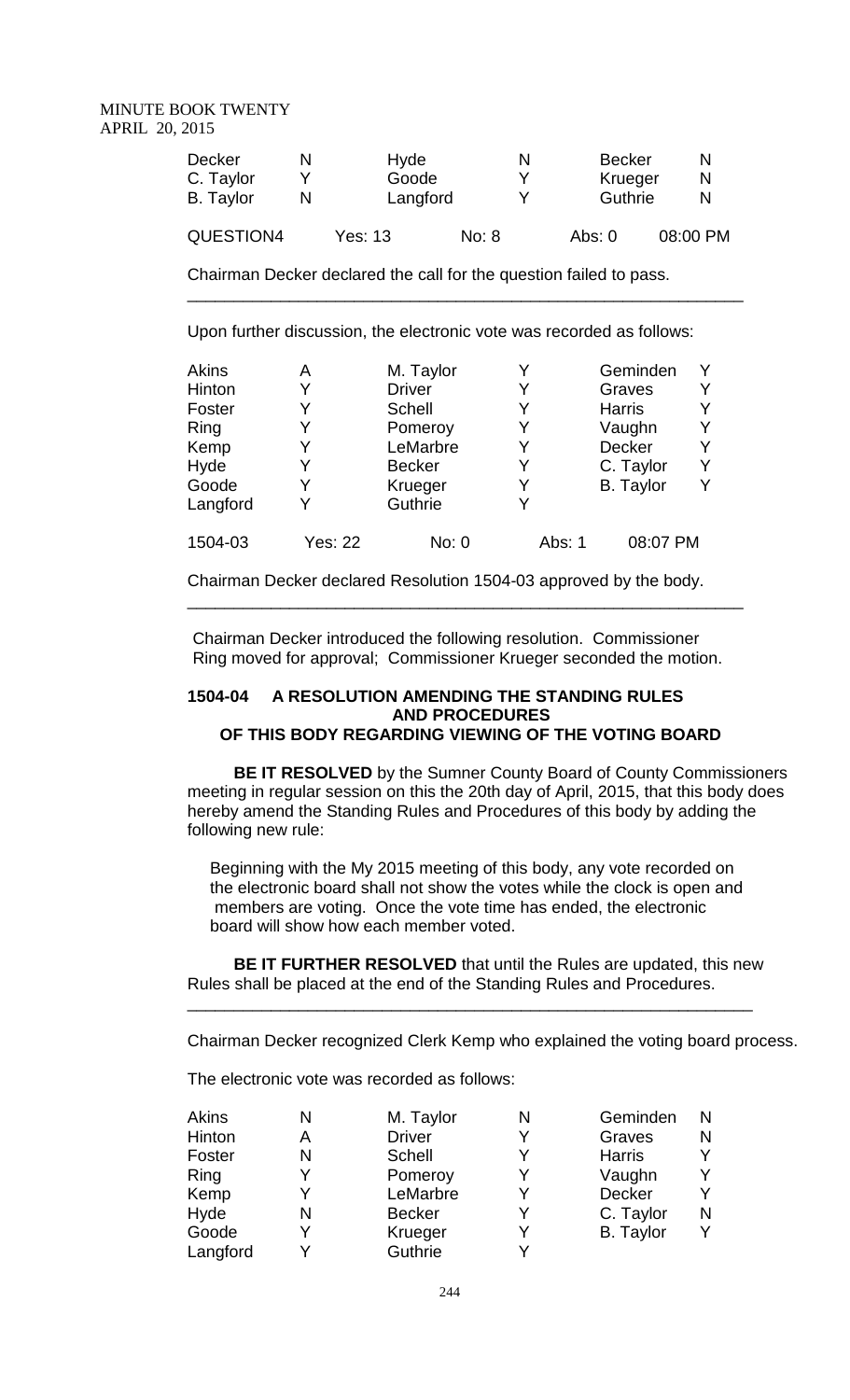1504-04 Yes: 15 No: 7 Abs: 1 08:18 PM

Chairman Decker declared the resolution failed to pass by the necessary two-thirds vote.

## **FINANCIAL MANAGEMENT COMMITTEE**

**\_\_\_\_\_\_\_\_\_\_\_\_\_\_\_\_\_\_\_\_\_\_\_\_\_\_\_\_\_\_\_\_\_\_\_\_\_\_\_\_\_\_\_\_\_\_\_\_\_\_\_\_\_\_\_\_\_\_\_\_\_\_\_\_\_\_\_\_\_**

There was no report from the Financial Management Committee.

# **BUDGET COMMITTEE**

Commissioner Goode introduced the following resolution and moved for approval. Commissioner Foster seconded the motion.

## **1504- 05 A RESOLUTION ALLOWING THE TRUSTEE'S OFFICE A CREDIT IN THE FINAL SETTLEMENT OF THE 2013 PROPERTY TAX ROLL TOTALING \$88,480.00 DUE TO CHANGES OF ERRORS AND RELEASES**

**WHEREAS**, Section 5-5-124 of the Tennessee Code Annotated allows the Trustee of Sumner County, Tennessee, to obtain credit in final settlement of the 2013 property tax roll totaling \$88,480.00; and

**WHEREAS**, this amount represents changes due to errors and releases made by the Property Assessor of Sumner County, Tennessee, State Board of Equalization, and Assessment Appeal Commission.

**NOW, THEREFORE, BE IT RESOLVED** by the Sumner County Board of County Commissioners meeting in regular session on this the  $20<sup>th</sup>$  day of April, 2015, that this body does hereby allow the Trustee of Sumner County, Tennessee, a credit in the final settlement of the 2013 property tax roll totaling \$88,480.00 due to changes of errors and releases, a list of which is attached.

\_\_\_\_\_\_\_\_\_\_\_\_\_\_\_\_\_\_\_\_\_\_\_\_\_\_\_\_\_\_\_\_\_\_\_\_\_\_\_\_\_\_\_\_\_\_\_\_\_\_\_\_\_\_\_\_\_\_\_\_\_\_\_\_

The electronic vote was recorded as follows:

| <b>Akins</b> |                | M. Taylor     |          | Geminden         | v |
|--------------|----------------|---------------|----------|------------------|---|
| Hinton       | Y              | <b>Driver</b> |          | Graves           |   |
| Foster       | Y              | Schell        |          | Harris Y         |   |
| Ring         | Y              | Pomeroy       |          | Vaughn           |   |
| Kemp         | Y              | LeMarbre      |          | Decker           | v |
| Hyde         | Y              | <b>Becker</b> |          | C. Taylor        | Υ |
| Goode        | Y              | Krueger       |          | <b>B.</b> Taylor | Y |
| Langford     | Y              | Guthrie       |          |                  |   |
| 1504-05      | <b>Yes: 23</b> | No: 0         | Abs: $0$ | 08:19 PM         |   |

Chairman Decker declared the Resolution 1504-05 approved by the body. \_\_\_\_\_\_\_\_\_\_\_\_\_\_\_\_\_\_\_\_\_\_\_\_\_\_\_\_\_\_\_\_\_\_\_\_\_\_\_\_\_\_\_\_\_\_\_\_\_\_\_\_\_\_\_\_\_\_\_\_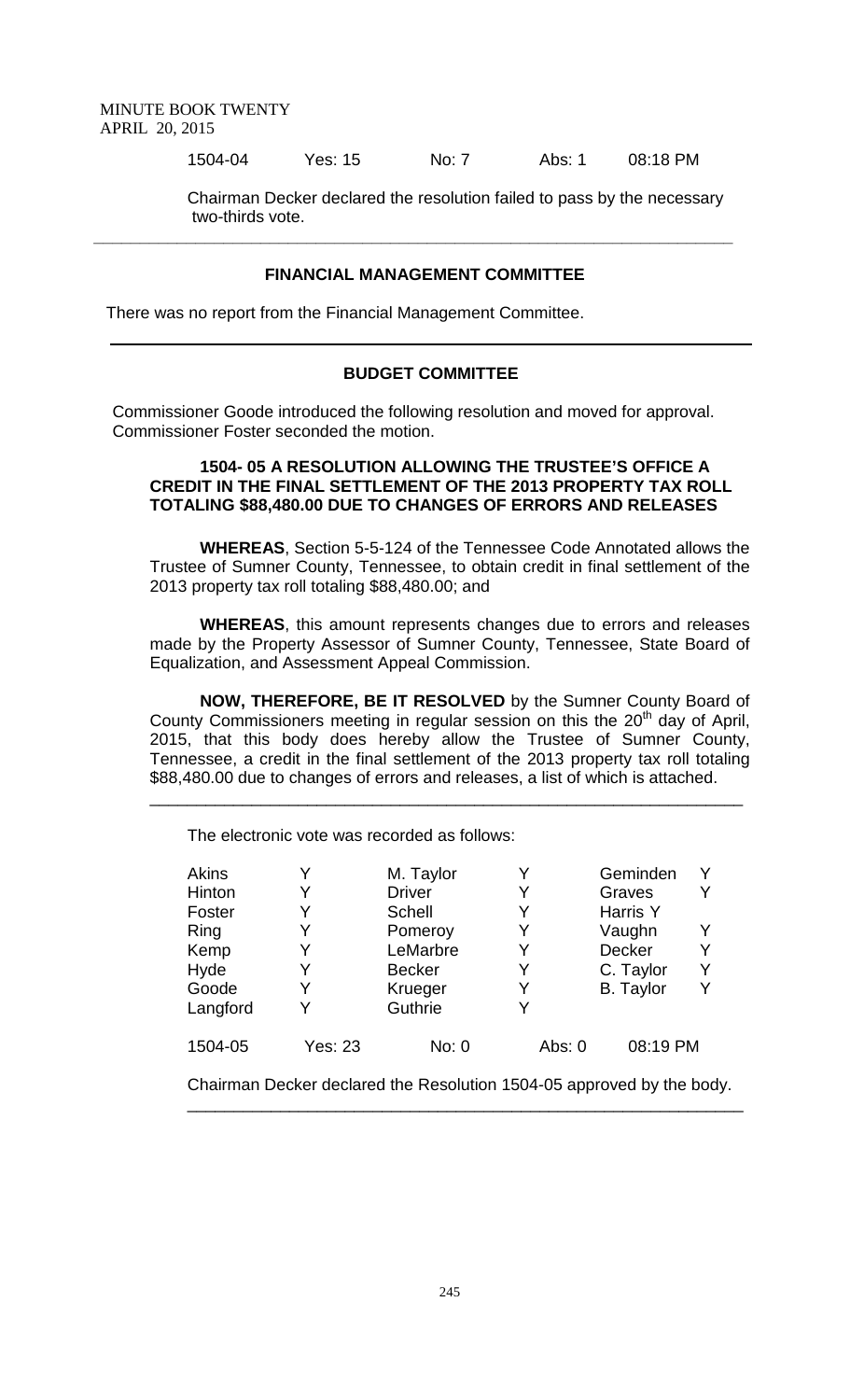Commissioner Goode introduced the following resolution and moved for approval. Commissioner LeMarbre seconded the motion.

## **1504-06 A RESOLUTION FOR 2013 PROPERTY TAX ROLL PICK-UPS SETTLEMENT**

**WHEREAS**, Section 5-5-124 of the Tennessee Code Annotated allows the Trustee of Sumner County, Tennessee, to obtain credit in final settlement of the 2013 property tax roll totaling \$934,447.64 (which includes \$16,098.28 for pick ups); and

**WHEREAS**, this amount represents changes due to pick-ups added by the Property Assessor of Sumner County, Tennessee, State Board of Equalization, and Assessment Appeal Commission.

**NOW, THEREFORE, BE IT RESOLVED** by the Sumner County Board of County Commissioners meeting in regular session on this the  $20<sup>th</sup>$  day of April, 2015, that this body does hereby allow the Trustee of Sumner County, Tennessee, a credit in the final settlement of the 2013 property tax roll totaling \$943,447.64 due to pick-ups added.

\_\_\_\_\_\_\_\_\_\_\_\_\_\_\_\_\_\_\_\_\_\_\_\_\_\_\_\_\_\_\_\_\_\_\_\_\_\_\_\_\_\_\_\_\_\_\_\_\_\_\_\_\_\_\_\_\_\_\_\_\_\_\_\_

The electronic vote was recorded as follows:

| Akins    |                | M. Taylor     | Y      | Geminden         |  |
|----------|----------------|---------------|--------|------------------|--|
| Hinton   | Y              | <b>Driver</b> | Y      | Graves           |  |
| Foster   | Y              | <b>Schell</b> | Y      | <b>Harris</b>    |  |
| Ring     | Y              | Pomeroy       |        | Vaughn           |  |
| Kemp     | Y              | LeMarbre      | Y      | Decker           |  |
| Hyde     | Y              | <b>Becker</b> | Y      | C. Taylor        |  |
| Goode    | Y              | Krueger       |        | <b>B.</b> Taylor |  |
| Langford | Y              | Guthrie       | Y      |                  |  |
| 1504-06  | <b>Yes: 23</b> | No: 0         | Abs: 0 | 08:19 PM         |  |

Chairman Decker declared Resolution 1504-06 approved by the body.

\_\_\_\_\_\_\_\_\_\_\_\_\_\_\_\_\_\_\_\_\_\_\_\_\_\_\_\_\_\_\_\_\_\_\_\_\_\_\_\_\_\_\_\_\_\_\_\_\_\_\_\_\_\_\_\_\_\_\_\_

Commissioner Goode introduced the following resolution and moved for approval. Commissioner Foster seconded the motion.

#### **1504- 07 A RESOLUTION APPROPRIATING \$60,000.00 FROM UNASSIGNED FUND BALANCE FOR JUVENILE DETENTION EXPENSES FOR THE SUMNER COUNTY JUVENILE COURT**

**BE IT RESOLVED** by the Sumner County Board of County Commissioners meeting in regular session on this the 20<sup>th</sup> day of April, 2015, that this body hereby appropriates \$60,000.00 from unassigned fund balance for Juvenile Detention expenses for the Sumner County Juvenile Court, as shown on the attachment herewith.

\_\_\_\_\_\_\_\_\_\_\_\_\_\_\_\_\_\_\_\_\_\_\_\_\_\_\_\_\_\_\_\_\_\_\_\_\_\_\_\_\_\_\_\_\_\_\_\_\_\_\_\_\_\_\_\_\_\_\_\_\_\_\_\_

The electronic vote was recorded as follows:

| Akins         | M. Taylor     | Geminden      |  |
|---------------|---------------|---------------|--|
| <b>Hinton</b> | <b>Driver</b> | Graves        |  |
| Foster        | Schell        | <b>Harris</b> |  |
| Ring          | Pomeroy       | Vaughn        |  |
|               | 246           |               |  |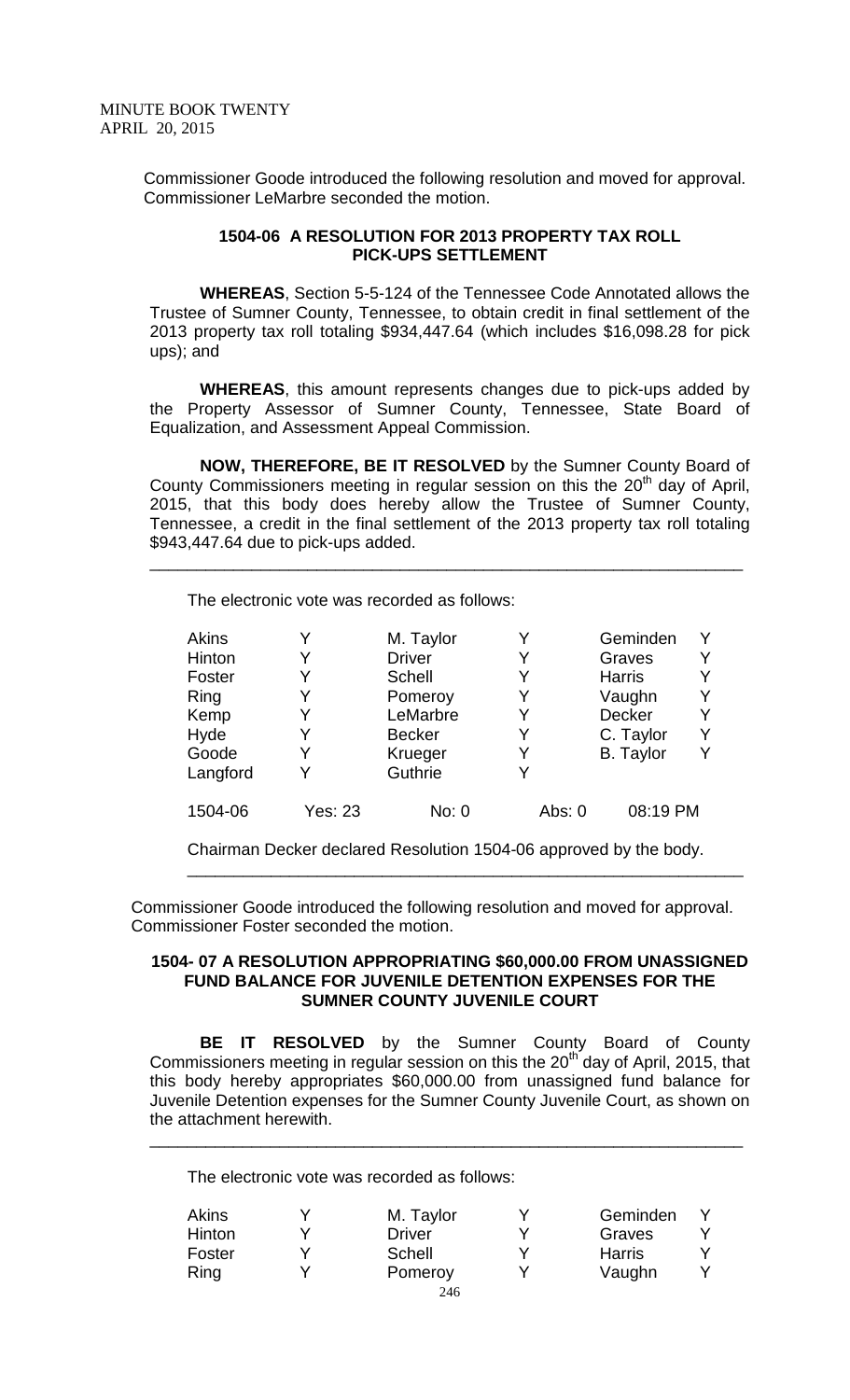| Kemp<br>Hyde<br>Goode<br>Langford |         | LeMarbre<br><b>Becker</b><br>Krueger<br>Guthrie |          | Decker<br>C. Taylor<br><b>B.</b> Taylor |  |
|-----------------------------------|---------|-------------------------------------------------|----------|-----------------------------------------|--|
| 1504-07                           | Yes: 23 | No: 0                                           | Abs: $0$ | 08:20 PM                                |  |

Chairman Decker declared the Resolution 1504-07 approved by the body. \_\_\_\_\_\_\_\_\_\_\_\_\_\_\_\_\_\_\_\_\_\_\_\_\_\_\_\_\_\_\_\_\_\_\_\_\_\_\_\_\_\_\_\_\_\_\_\_\_\_\_\_\_\_\_\_\_\_\_\_

Commissioner Goode introduced the following resolution and moved for approval. Commissioner Akins seconded the motion.

# **1504-08 A RESOLUTION APPROPRIATING \$28,242.58 AS PASS-THROUGH FUNDS FOR STATE INMATE MEDICAL BILLS TO THE BUDGET OF THE SHERIFF'S OFFICE**

**BE IT RESOLVED** by the Sumner County Board of County Commissioners meeting in regular session on this the  $20<sup>th</sup>$  day of April, 2015 that this body hereby appropriates \$28,242.58 as pass-through funds for state inmate medical bills to the budget of the Sheriff's Office, as shown on the attachment herewith.

\_\_\_\_\_\_\_\_\_\_\_\_\_\_\_\_\_\_\_\_\_\_\_\_\_\_\_\_\_\_\_\_\_\_\_\_\_\_\_\_\_\_\_\_\_\_\_\_\_\_\_\_\_\_\_\_\_\_\_\_\_\_\_\_

The electronic vote was recorded as follows:

| Akins    |         | M. Taylor     |        | Geminden         |  |
|----------|---------|---------------|--------|------------------|--|
| Hinton   | Y       | <b>Driver</b> | Y      | Graves           |  |
| Foster   | Y       | Schell        | Y      | <b>Harris</b>    |  |
| Ring     | Y       | Pomeroy       | Y      | Vaughn           |  |
| Kemp     | Y       | LeMarbre      | Y      | Decker           |  |
| Hyde     | Y       | <b>Becker</b> | Y      | C. Taylor        |  |
| Goode    | Y       | Krueger       | Y      | <b>B.</b> Taylor |  |
| Langford | Y       | Guthrie       | V      |                  |  |
| 1504-08  | Yes: 23 | No: 0         | Abs: 0 | 08:21 PM         |  |

Chairman Decker declared the Resolution 1504-08 approved by the body. \_\_\_\_\_\_\_\_\_\_\_\_\_\_\_\_\_\_\_\_\_\_\_\_\_\_\_\_\_\_\_\_\_\_\_\_\_\_\_\_\_\_\_\_\_\_\_\_\_\_\_\_\_\_\_\_\_\_\_\_

Commissioner Goode introduced the following resolution and moved for approval. Commissioner LeMarbre seconded the motion.

# **1504-09 A RESOLUTION REQUESTING APPROVAL OF \$456,810.00 FROM 2015 BOND PROCEEDS FOR HVAC UPGRADE FOR RUCKER STEWART MIDDLE SCHOOL**

**BE IT RESOLVED** by the Sumner County Board of County Commissioners meeting in regular session on this the 20<sup>th</sup> day of April, 2015, that this body hereby requests approval of \$456,810.00 from 2015 Bond Proceeds for HVAC upgrade for Rucker Stewart Middle School, as shown on the attachment herewith.